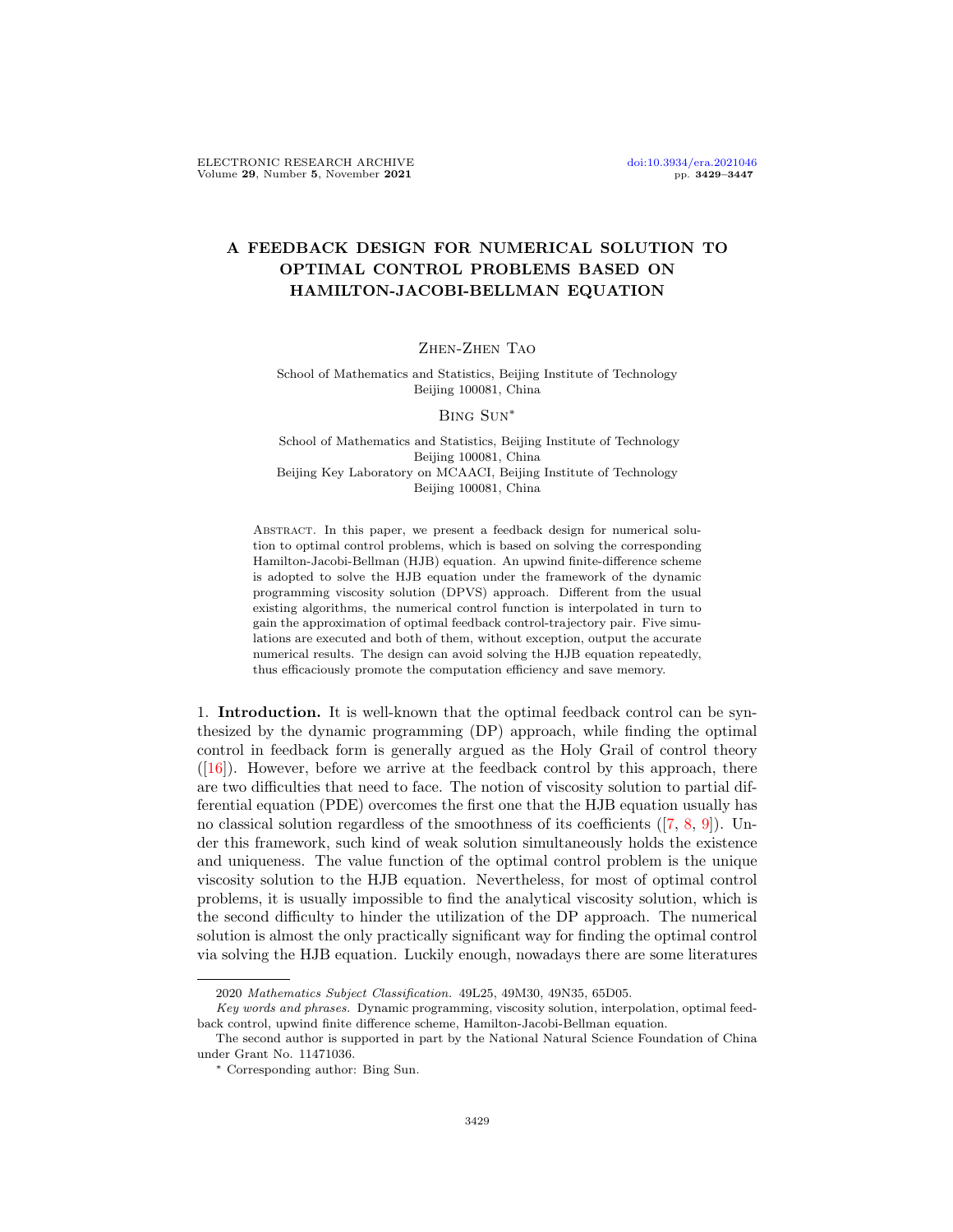available devoted to these topics where the analysis of DP methods for deterministic and stochastic control problems is presented in detail ([\[3,](#page-17-3) [6,](#page-17-4) [11,](#page-18-1) [12\]](#page-18-2)).

Besides the Bellman DP principle, another milestone work in control theory is contributed to the Pontryagin maximum principle, which establishes a necessary optimality condition satisfied by the investigational optimal control systems consisted of the state equation and its adjoint system  $(23, 26)$ . Nevertheless, in essence, the control presented by the Pontryagin maximum principle is of open-loop, which is usually less than satisfactory. Moreover, it is notorious for its sophistication and the fact that it rarely gives an insight into the structure of the optimal controls ([\[24\]](#page-18-5)). Generally speaking, a feedback control system is considered superior to an open-loop system. Many unnecessary disturbances and noise signals from outside the system can be rejected by using feedback  $([4])$  $([4])$  $([4])$ . Furthermore, even from the numerical solution point of view, for the two-point boundary problem obtained by the necessary condition of optimality, the recognized shooting method has to overcome the difficulty of "guess" for the initial data to start the iterative numerical process  $([14, 27])$  $([14, 27])$  $([14, 27])$  $([14, 27])$  $([14, 27])$ , which is generally not an easy job.

People need to make great efforts to develop more efficient algorithms to find the optimal control. Two real reasons for this could not be clearer. One is due to the lack of the analytical solution to the practical optimal control problems. We must numerically solve the investigational problem. Furthermore, the ultimate aim of the control theory is to use it in the real world. It also coincides with the requirement of the information age. The other reason is caused by the curse-ofdimensionality, the inherent defect of the DP approach ([\[22\]](#page-18-8)). Thanks to many model reduction techniques  $([1, 3, 13, 20, 19])$  $([1, 3, 13, 20, 19])$  $([1, 3, 13, 20, 19])$  $([1, 3, 13, 20, 19])$  $([1, 3, 13, 20, 19])$  $([1, 3, 13, 20, 19])$  $([1, 3, 13, 20, 19])$  $([1, 3, 13, 20, 19])$  $([1, 3, 13, 20, 19])$  $([1, 3, 13, 20, 19])$  $([1, 3, 13, 20, 19])$ , this problem can be partially circumvented. It makes some effective algorithms for low dimensional problems, thus initially confined to only "toy" problems, can be generalized to deal with much more complicated practical optimal control problems. The upwind finite-difference scheme is such a well-adapted algorithm and has been successfully applied to many examples ([\[13,](#page-18-9) [14,](#page-18-6) [15\]](#page-18-12)). And most of all, its convergence has been rigorously proven in [\[28\]](#page-18-13).

Certainly it is not easy to find an optimal feedback control by the HJB-based approach and lots of complicated computations are usually involved. Even so, on this topic, there are still many interesting results available in literature, such as  $\left[1, 5, 17, 19, 22, 29\right]$  $\left[1, 5, 17, 19, 22, 29\right]$  $\left[1, 5, 17, 19, 22, 29\right]$  $\left[1, 5, 17, 19, 22, 29\right]$  $\left[1, 5, 17, 19, 22, 29\right]$  $\left[1, 5, 17, 19, 22, 29\right]$  $\left[1, 5, 17, 19, 22, 29\right]$  $\left[1, 5, 17, 19, 22, 29\right]$  $\left[1, 5, 17, 19, 22, 29\right]$  $\left[1, 5, 17, 19, 22, 29\right]$  $\left[1, 5, 17, 19, 22, 29\right]$ , to name just a few. We can unfortunately select only some more relevant research to mention here. For two practical optimal control problems, [\[14,](#page-18-6) [15\]](#page-18-12) obtain the optimal feedback controls by repeatedly calling the algorithm to the HJB equation. In [\[2,](#page-17-8) [10,](#page-18-16) [18\]](#page-18-17), the HJB equation is firstly solved to gain the value function. And then the convex combination of numerical value function is applied to obtain the approximation of optimal feedback control. Note that the obtained numerical solution of control function is completely ignored and not directly applied to obtain optimal feedback control. A class of explicit Markov chain approximation methods are introduced and studied in detail in [\[21\]](#page-18-18). And these methods are tailored to solving the HJBs for both stochastic and deterministic continuous time nonlinear optimal control problems on finite and infinite horizons. The paper [\[20\]](#page-18-10) considers a distributed volume control problem in infinite time region and obtains the optimal control by the convex combination of the control values at each point of the polyhedron, which can be interpreted as a special interpolation. The idea of using the interpolation to find the optimal control is also mentioned in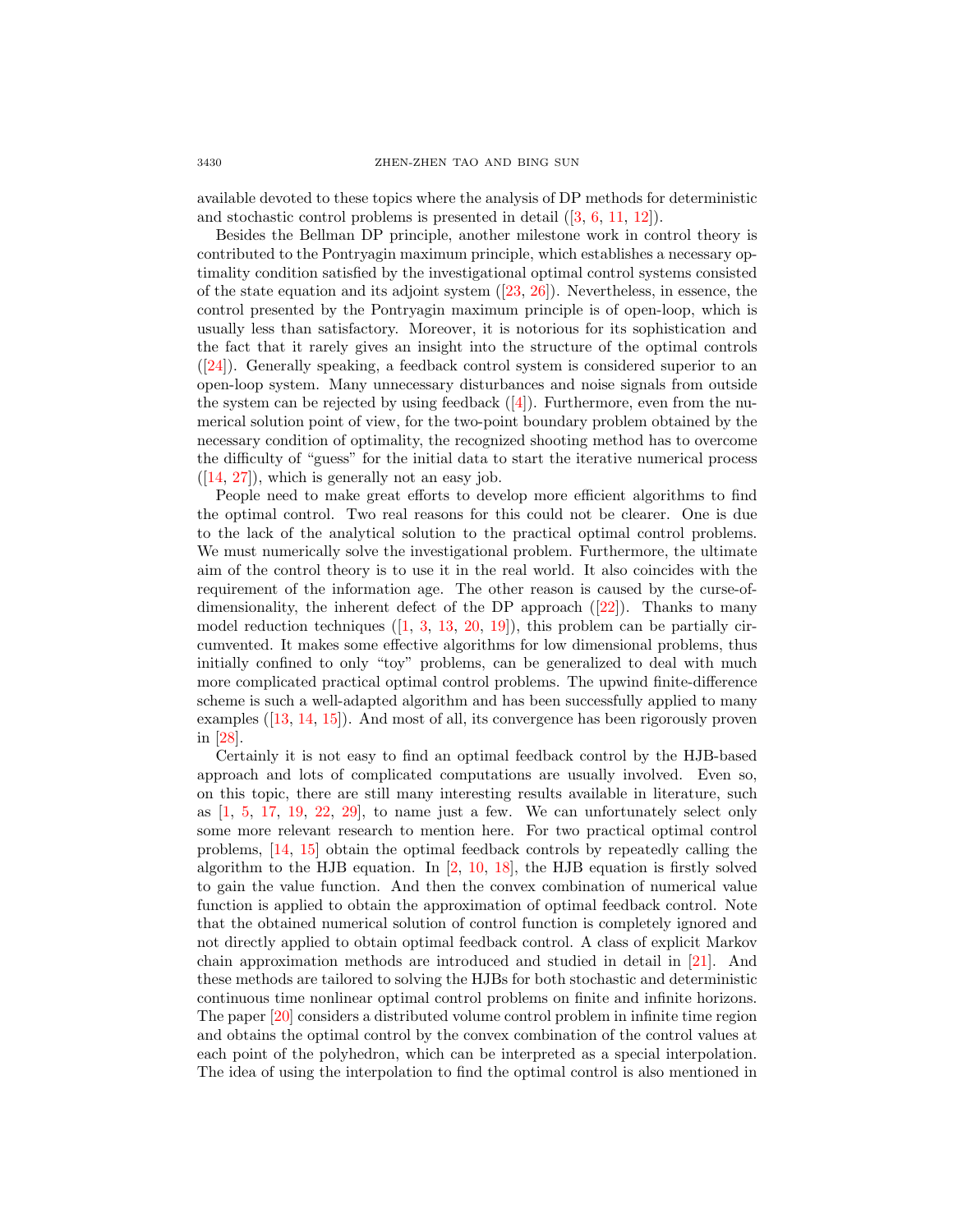[\[13\]](#page-18-9) but it is kept mostly to one-dimensional linear interpolation for one-dimensional problem. The multi-dimensional problems are not involved in the analysis.

In this paper, we are concerned with a feedback design for numerical solution to the optimal control problem in finite time horizon under the framework of the DPVS approach. To synthesize the optimal feedback control, we solve the HJB equation by the upwind finite-difference scheme. Different from the usual existing algorithms, the numerical control function is interpolated in turn to gain the approximation of optimal feedback control-trajectory pair, which avoid solving the HJB equation repeatedly, thus efficaciously promote the computation efficiency. Moreover, the design can deal with the optimal control problem equipped with multiple controls. And more generally, here, the adopted interpolation is not limited to one-dimensional linear interpolation. Other interpolation techniques including multi-dimensional linear interpolation, cubic spline interpolation, nearest-neighbor interpolation and cubic-Hermite interpolation go well likewise in this new design.

The remainder of this paper is organized as follows. In Section 2, we revisit the procedure of the DPVS approach and present the upwind finite-difference scheme to the HJB equation. An interpolation algorithm then follows, which consists of the core of this paper. The effectiveness of the algorithm is proven in Section 3 by solving five quite distinct examples from each other before some concluding comments are made in Section 4.

2. DPVS approach and interpolation algorithm. Set  $T > 0$  and  $U \subset \mathbb{R}^m$  be a closed, bounded and convex set. Denote by  $\mathcal{U}[0,T] = L^{\infty}([0,T];U)$  the admissible control set. We consider the following control system

<span id="page-2-1"></span>
$$
\begin{cases}\n\frac{d}{dt}y(t) = f(t, y(t), u(t)), \quad t \in (0, T], \\
y(0) = y_0,\n\end{cases}
$$
\n(2.1)

where  $y : [0, T] \to \mathbb{R}^n$  is the state, the control  $u(\cdot) \in \mathcal{U}[0, T]$  and  $y_0 \in \mathbb{R}^n$  is a given initial value. Assume that the mapping  $f : [0,T] \times \mathbb{R}^n \times U \to \mathbb{R}^n$  is continuous. Take the cost functional as

<span id="page-2-0"></span>
$$
J(u(\cdot)) = \int_0^T L(s, y(s), u(s))ds + h(y(T)),
$$
\n(2.2)

where both the running cost  $L : [0, T] \times \mathbb{R}^n \times \mathbb{R}^m \to \mathbb{R}$  and the terminal cost  $h : \mathbb{R}^n \to \mathbb{R}$  are continuous. The optimal control problem is to minimize  $(2.2)$  over  $\mathcal{U}[0,T]$ , i.e.,

<span id="page-2-2"></span>
$$
\inf_{u \in \mathcal{U}[0,T]} J(u(\cdot)) \tag{2.3}
$$

subject to the control system  $(2.1)$ .

In order to present the DP principle, we consider a family of dynamic optimal control problems. Namely, over  $\mathcal{U}[t, T] = L^{\infty}([t, T]; U)$ , we minimize the cost functional

$$
J(u(\cdot);t,x) = \int_t^T L(s,y(s),u(s))ds + h(y(T)),
$$

subject to

$$
\begin{cases}\n\frac{d}{ds}y(s) = f(s, y(s), u(s)), & s \in (t, T], \\
y(t) = x,\n\end{cases}
$$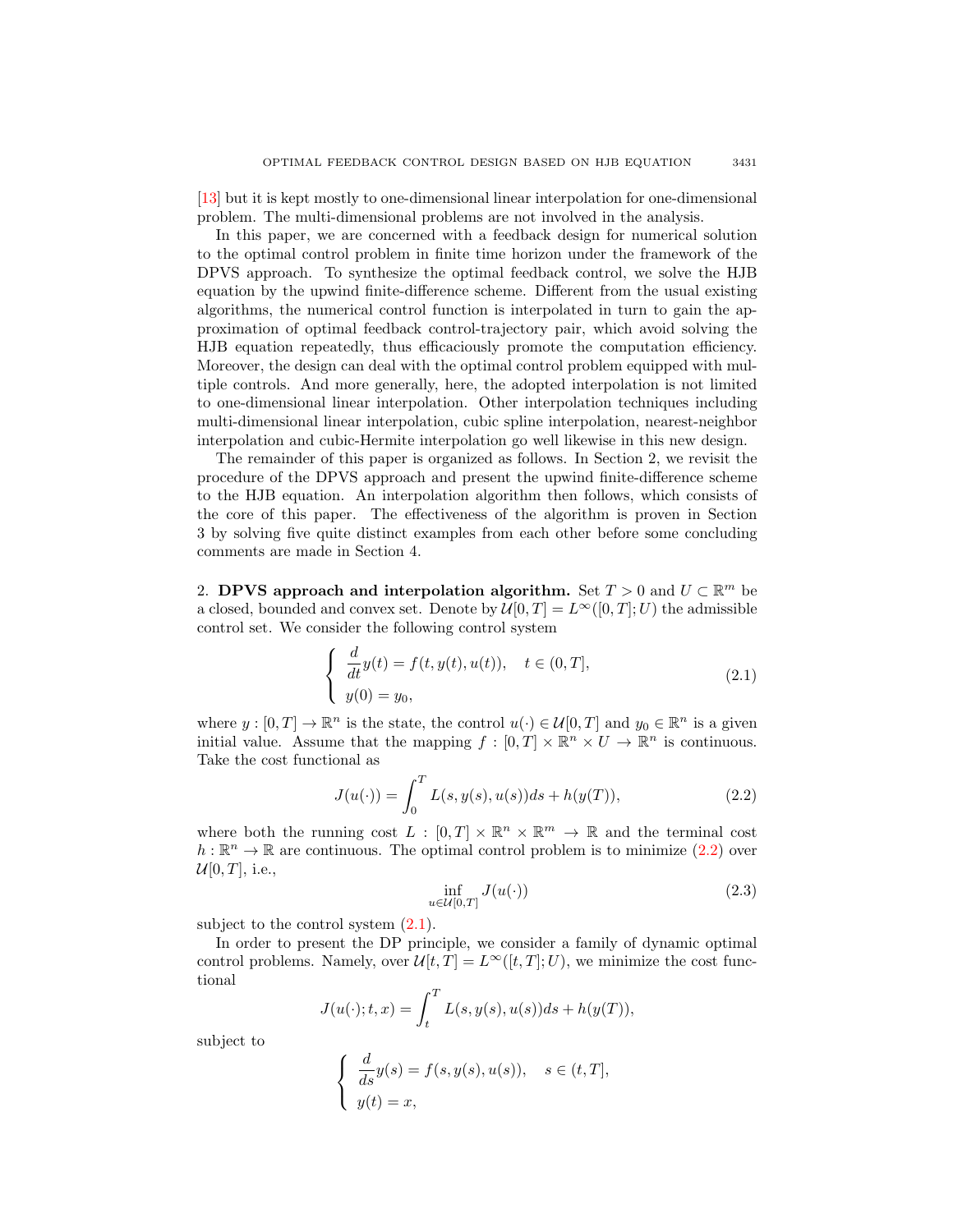where  $(t, x) \in [0, T) \times \mathbb{R}^n$  is the initial time and state. Define the value function by

$$
v(t,x) = \inf_{u(\cdot)\in\mathcal{U}[t,T]} J(u(\cdot);t,x), \quad (t,x) \in [0,T) \times \mathbb{R}^n,
$$
  

$$
v(T,x) = h(x), \quad x \in \mathbb{R}^n,
$$
 (2.4)

which is the associated minimal cost functional. It satisfies the DP principle ([\[3\]](#page-17-3))

$$
v(t,x) = \inf_{u(\cdot) \in \mathcal{U}[t,\tau]} \left\{ \int_t^\tau L(s,y(s;t,x),u(s))ds + v(\tau,y(\tau;t,x)) \right\},\,
$$

for any  $\tau \in [t, T)$ .

Then, if the value function v is smooth enough, such as  $v \in C^1([0,T] \times \mathbb{R}^n)$ , the following HJB equation can be derived from the DP principle

<span id="page-3-0"></span>
$$
-\frac{\partial}{\partial t}v(t,x) - \inf_{u \in U} \{ f(t,x,u) \cdot \nabla_x v(t,x) + L(t,x,u) \} = 0, \quad (t,x) \in [0,T) \times \mathbb{R}^n,
$$
  

$$
v(T,x) = h(x), \quad x \in \mathbb{R}^n,
$$
 (2.5)

where  $\nabla_x$  denotes the gradient with respect to x. By solving the HJB equation [\(2.5\)](#page-3-0), we next turn to the feedback synthesis, i.e., the construction of the optimal control  $u^*(t)$  with the optimal state  $y^*(t)$ . For any mapping  $\bar{u}(t, x)$  satisfying

$$
\bar{u}(t,x) \in \arg\inf_{u \in U} \{ f(t,x,u) \cdot \nabla_x v(t,x) + L(t,x,u) \},\
$$

we set

<span id="page-3-1"></span>
$$
u^*(t) = \bar{u}(t, y^*(t)),
$$
\n(2.6)

for almost all  $t \in [0, T]$ , where  $y^*(t)$  satisfies

<span id="page-3-2"></span>
$$
\frac{d}{dt}y^*(t) = f(t, y^*(t), \bar{u}(t, y^*(t))), \quad t \in (0, T],
$$
\n(2.7)

with  $y^*(0) = y_0$ . Then we have

$$
f(t, y^*(t), u^*(t)) \cdot \nabla_x v(t, y^*(t)) + L(t, y^*(t), u^*(t))
$$
  
= 
$$
\inf_{u \in U} \{ f(t, y^*(t), u) \cdot \nabla_x v(t, y^*(t)) + L(t, y^*(t), u) \}
$$

for almost all  $t \in [0, T]$ . Thus  $u^*(\cdot)$  is an optimal control of  $(2.3)$  from [\[3\]](#page-17-3). Here,  $\bar{u}$ in  $(2.6)$  is called as the control function or the optimal feedback mapping. When the mapping  $\bar{u}$  is known in [\(2.7\)](#page-3-2), the system (2.7) is a closed loop system.

The DPVS approach tells us that once a viscosity solution of the HJB equation [\(2.5\)](#page-3-0) is obtained numerically, we are able to find the numerical solution of the feedback law by the feedback synthesis above.

Next we revisit the upwind finite-difference scheme to the HJB equation [\(2.5\)](#page-3-0). Actually, it is such a well-adapted algorithm and has been successfully applied to many examples ([\[14,](#page-18-6) [13,](#page-18-9) [15\]](#page-18-12)). And most of all, its convergence has been rigorously proven in [\[28\]](#page-18-13).

Take a polygonal region  $[0, T] \times \prod_{k=1}^{n} [a_k, b_k]$  as the computational domain. Set the time step  $\Delta t = -\frac{T}{N}$  and denote  $t_j = T + j\Delta t, j = 0, 1, 2, ..., N$ , which divide the time domain [0, T] into N equal parts. Similarly, for each  $k = 1, 2, \ldots, n$ , divide  $[a_k, b_k]$  into  $M_k$  equal parts. Denote  $\Delta x_k = \frac{b_k - a_k}{M_k}$ ,  $k = 1, 2, \dots, n$ , the space steps. And let  $i = (i_1, i_2, \dots, i_n), i k^+ = (i_1, \dots, i_{k-1}, i_k + 1, i_{k+1}, \dots, i_n), i k^- =$  $(i_1, \dots, i_{k-1}, i_k-1, i_{k+1}, \dots, i_n)$ , where  $i_k = 0, 1, \dots, M_k$ ,  $k = 1, 2, \dots, n$ . Denote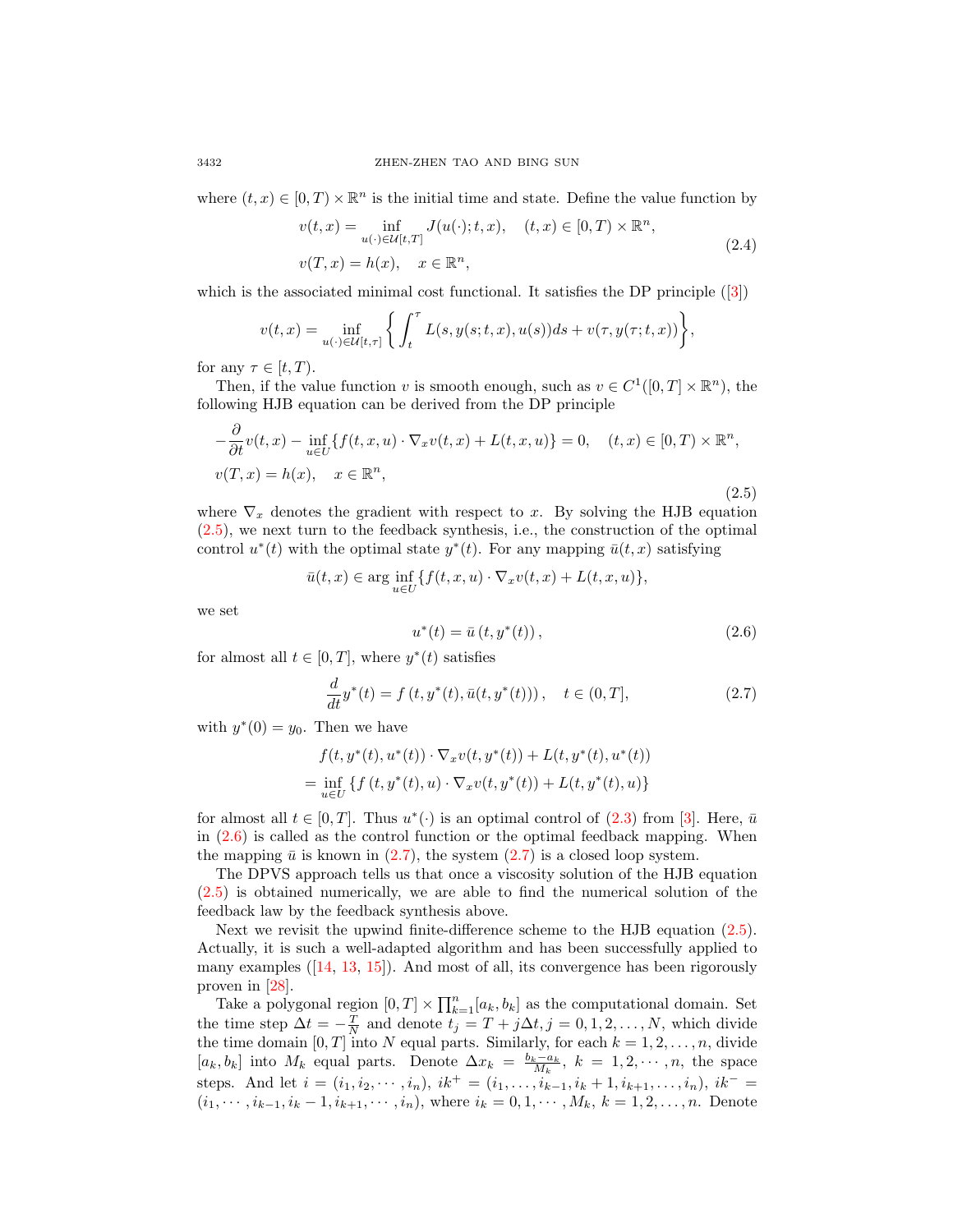the point  $x_i = (a_1 + i_1 \Delta x_1, a_2 + i_2 \Delta x_2, \ldots, a_n + i_n \Delta x_n)$ . Then the upwind finitedifference scheme of the HJB equation [\(2.5\)](#page-3-0) can be written as

<span id="page-4-0"></span>
$$
\frac{v_i^{j+1} - v_i^j}{\Delta t} + \sum_{k=1}^n \left( \frac{1 + \text{sign} f_{k,i}^j}{2} \frac{v_{ik}^j - v_i^j}{\Delta x_k} + \frac{1 - \text{sign} f_{k,i}^j}{2} \frac{v_i^j - v_{ik}^j}{\Delta x_k} \right) f_{k,i}^j + L_i^j = 0,
$$
\n
$$
u_i^{j+1} = \arg \inf_{u \in U} \left( \sum_{k=1}^n f_k(t_{j+1}, x_i, u) \frac{v_i^{j+1} - v_{ik}^{j+1}}{\Delta x_k} + L(t_{j+1}, x_i, u) \right),
$$
\n(2.8)

for  $i_k = j + 1, j + 2, \ldots, M_k - j - 1, k = 1, 2, \ldots, n$  and  $j = 0, 1, \ldots, N - 1$ . Here, the sign z denotes the sign of z. And  $u_i^j, v_i^j$  are, respectively, the approximations of  $\bar{u}(t_i, x_i)$  and  $v(t_i, x_i)$ . Then, denote

$$
f_{k,i}^j = f_k\left(t_j, x_i, u_i^j\right), \quad L_i^j = L\left(t_j, x_i, u_i^j\right).
$$

In the following, we construct a HJB-based feedback algorithm for [\(2.3\)](#page-2-2). Its detailed steps are listed as follows.

Step 1. Initial partition on time and space. Divide the calculation domain into mesh as mentioned in Section 2 above. Denote  $(u^j, y^j)$  by the optimal controltrajectory pair at  $t^j = -j\Delta t$  for  $j = 0, 1, ..., N$ .

Step 2. Compute the approximations of value function and control func**tion.** Based on the numerical scheme  $(2.8)$ , set  $\gamma_k = \frac{\Delta t}{\Delta x_k}$  for  $k = 1, 2, ..., n$ .

Sub-step 2.1. By the same space steps  $\Delta x_k$ ,  $k = 1, 2, ..., n$ , extend the initial solution region  $\prod_{k=1}^{n} [a_k, b_k]$  to a new one  $\prod_{k=1}^{n} [a_k - (N+1)\Delta x_k, b_k + (N+1)\Delta x_k]$ by adding the  $2(N + 1)$  nodes. (This is a rough expansion and more precise extension steps can be found in [ [29\]](#page-18-15)). Renumber the points on the new region  $\prod_{k=1}^n [a_k - (N+1)\Delta x_k, b_k + (N+1)\Delta x_k]$  like in Section 2. Denote  $ii = (ii_1, ii_2, ...)$  $\ldots, i i_n$ ,  $iik^+ = (i i_1, \ldots, i i_{k-1}, i i_k + 1, i i_{k+1}, \ldots, i i_n)$ ,  $iik^- = (i_1, \ldots, i i_{k-1}, i i_k - 1)$  $1, ii_{k+1}, \ldots, ii_n$ , where  $ii_k = 0, 1, \ldots, M_k + 2(N + 1)$  and  $k = 1, 2, \ldots, n$ . Define  $x_{ii} = (a_1 + (ii_1 - N - 1)\Delta x_1, a_2 + (ii_2 - N - 1)\Delta x_2, \ldots, a_n + (ii_n - N - 1)\Delta x_n).$ 

**Sub-step 2.2**. Initialize  $\{v_{ii}^0\}_{ii_k=0}^{M_k+2(N+1)}$  and  $\{u_{ii}^0\}_{ii_k=0}^{M_k+2(N+1)}$  as follows.

$$
v_{ii}^{0} = h(x_{ii}),
$$
  

$$
u_{ii}^{0} = \arg\inf_{u \in U} \left( \sum_{k=1}^{n} f_k(t_0, x_{ii}, u) \frac{v_{ii}^{0} - v_{iik}^{0}}{\Delta x_k} + L(t_0, x_{ii}, u) \right).
$$

**Sub-step 2.3**. For  $j = 0$  to  $N-1$ , compute  $v_{ii}^{j+1}$  and  $u_{ii}^{j+1}$  as follows. For  $ii_k = j+1$ to  $M_k + 2N - j + 1$ ,  $k = 1, 2, ..., n$ , set

$$
v_{ii}^{j+1} = \left(1 + \sum_{k=1}^{n} \gamma_k \left| f_{k,ii}^j \right| \right) v_{ii}^j - \sum_{k=1}^{n} \frac{1 + \text{sign} f_{k,ii}^j}{2} \gamma_k f_{k,ii}^j v_{iik}^j + \sum_{k=1}^{n} \frac{1 - \text{sign} f_{k,ii}^j}{2} \gamma_k f_{k,ii}^j v_{iik}^j - \Delta t L_{ii}^j,
$$
  

$$
u_{ii}^{j+1} = \arg \inf_{u \in U} \left( \sum_{k=1}^{n} f_k(t_{j+1}, x_{ii}, u) \frac{v_{ii}^{j+1} - v_{iik}^{j+1}}{\Delta x_k} + L(t_{j+1}, x_{ii}, u) \right).
$$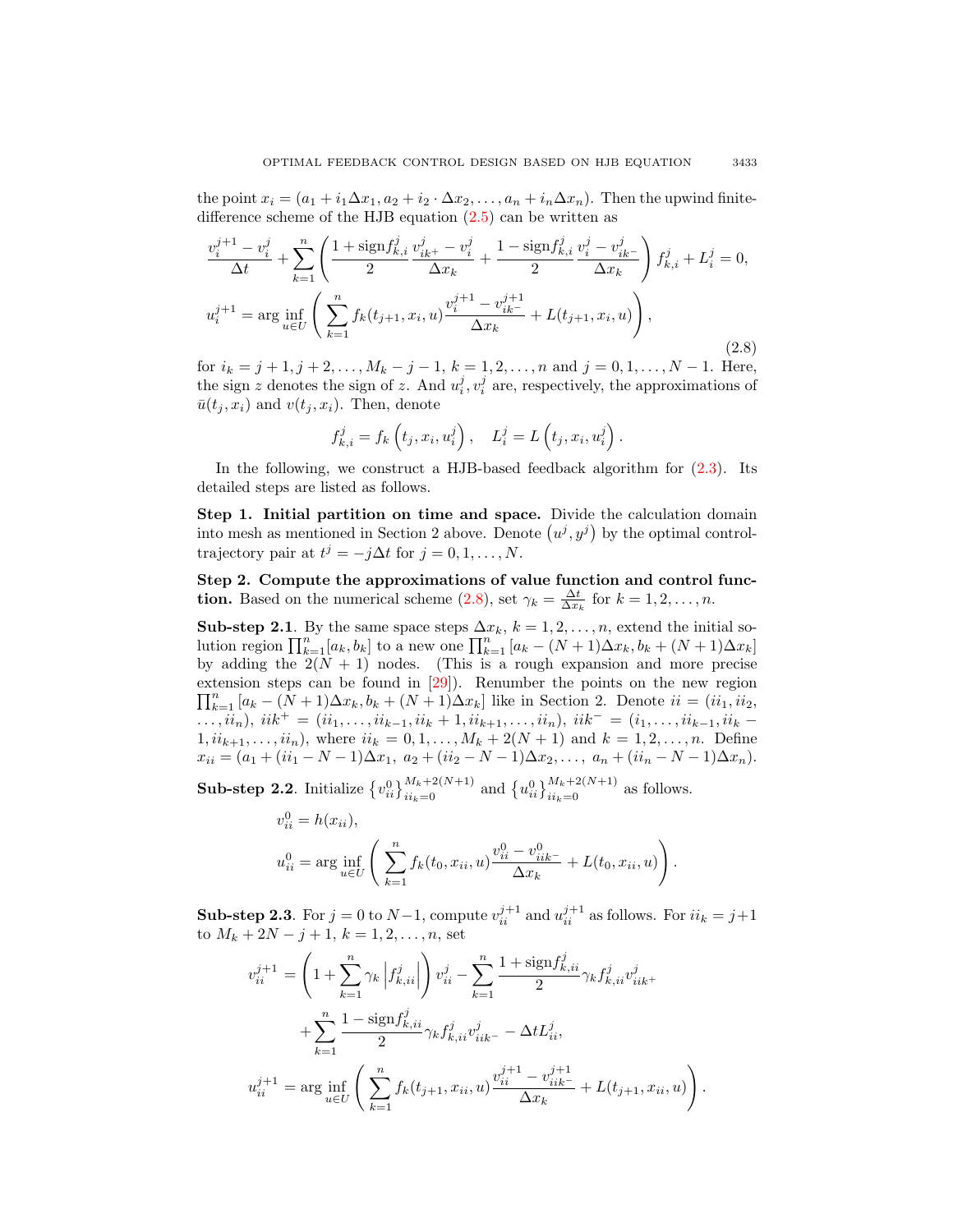Sub-step 2.4. Choose the numerical solution of value function and control function over  $[0, T] \times \prod_{k=1}^{n} [a_k, b_k]$ . Denote them by  $\left\{ \{v_i^j\}_{i_k=0}^{M_k} \right\}_{j=0}^N$  and  $\left\{ \{u_i^j\}_{i_k=0}^{M_k} \right\}_{j=0}^N$  $k = 1, 2, \ldots, n$ , respectively. Here,  $v_i^j$  is the approximation of value function  $v(t_j, x_i)$ and  $u_i^j$  is the approximation of control function  $\bar{u}(t_j, x_i)$ .

Step 3. Compute the optimal pairs  $\{(u^j, y^j)\}_{j=0}^N$ . For initial setting, let  $y^0 = y_0$ . Set  $j = 0$ .

**Sub-step 3.1.** Calculate the j-th optimal feedback control  $u^j$  by applying the numerical solution  $\left\{ u_i^{N-j} \right\}^{M_k}$  $i_k=0$ ,  $k=1,2,\ldots,n$ , obtained in Step 2. Choose the linear interpolation (or cubic spline interpolation, nearest-neighbor interpolation and cubic-Hermite interpolation) for point  $y^j$  by using the value  $\{u_i^{N-j}\}\}^{M_k}$  $i_k=0$  at known points  ${x_i}_{i_k=0}^{M_k}, k = 1, 2, ..., n$ . Actually, the value obtained by interpolation is an approximation of  $\bar{u}(t^j, y^j)$ , which is denoted as  $\tilde{u}(t^j, y^j)$ . Then, we set

$$
u^j = \tilde{u}(t^j, y^j).
$$

**Sub-step 3.2**. Calculate the  $(j + 1)$ -th optimal trajectory  $y^{j+1}$ . Discrete the state equation by the forward difference:

$$
y^{j+1} = y^j - f(t^j, y^j, u^j) \Delta t.
$$

With the known  $u^j$  and  $y^j$ , we solve the finite difference equation above to obtain the  $(j + 1)$ -th optimal trajectory  $y^{j+1}$ .

**Sub-step 3.3.** Iterate for the next time instant. Set  $j = j + 1$ . If  $j > N$ , end the procedure. Otherwise, go to Sub-step 3.1. Continue the iteration until we get all optimal feedback control-trajectory pairs  $\{(u^j, y^j)\}_{j=0}^N$ .

Remark 1. In Sub-step 3.1, we can also adopt other interpolation methods, such as polynomial interpolation, average interpolation, the Newton interpolation, Lagrange's interpolation and so on  $([25])$  $([25])$  $([25])$ . Similarly, other difference method can be used to discrete state equation in Sub-step 3.2.

3. Simulations. This section is devoted to five numerical examples to verify the effectiveness of the algorithm. The simulations are implemented by using MATLAB programme in a desktop computer with a core process (i5-6600M) and 8GB of random access memory.

**Example 1.** Consider the following control problem  $([31])$  $([31])$  $([31])$ 

$$
\begin{cases}\n\dot{y}(t) = y(t)u(t), & t \in (0,1], \\
y(0) = y_0, \\
J(u(\cdot)) = -y(1), \\
\min_{u(\cdot) \in \mathcal{U}} J(u(\cdot)),\n\end{cases}
$$

where  $\mathcal{U} = L^{\infty}([0,1];U), U = [0,1], y_0 \in \mathbb{R}$  is a given initial value. Its corresponding HJB equation is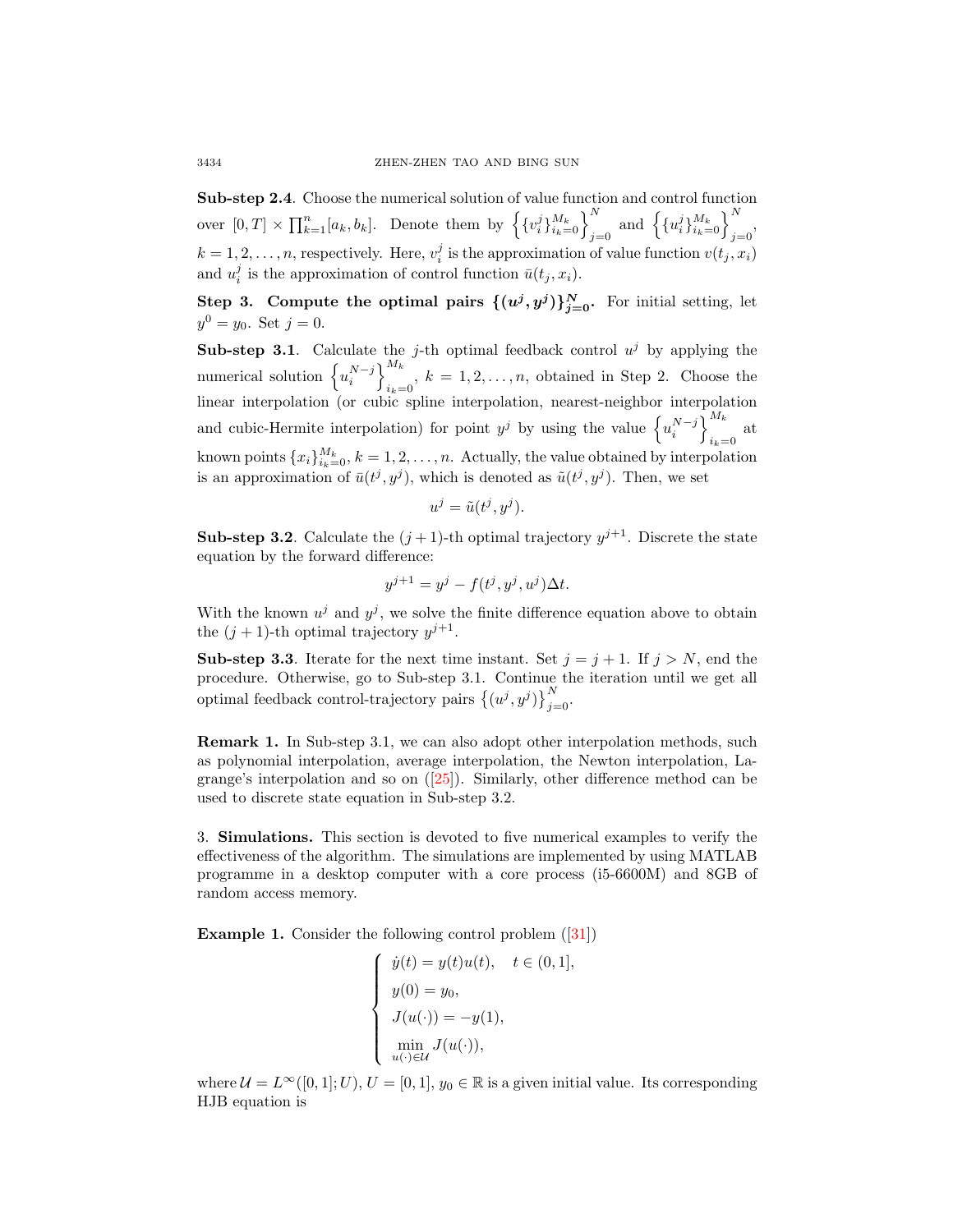OPTIMAL FEEDBACK CONTROL DESIGN BASED ON HJB EQUATION 3435

$$
-\frac{\partial}{\partial t}v(t,x) - \inf_{u \in [0,1]} \{xu \cdot \nabla_x v(t,x)\} = 0, \quad (t,x) \in [0,1) \times \mathbb{R},
$$

$$
v(1,x) = -x, \quad x \in \mathbb{R}.
$$

Its exact value function  $v$  is

$$
v(t,x) = \begin{cases} -xe^{1-t}, & \text{if } x > 0, \\ -x, & \text{if } x \le 0, \end{cases}
$$

<span id="page-6-0"></span>and the control function is

$$
\bar{u}(t,x) = \begin{cases} 1, & \text{if } x > 0, \\ 0, & \text{if } x \le 0. \end{cases}
$$
 (3.1)



FIGURE 1. Numerical and exact solutions in Example 1 with initial state  $y_0 = -\frac{1}{2}.$ 

Here, we choose the region  $D = [0, 1] \times [-\frac{3}{2}, \frac{3}{2}]$ , i.e.,  $0 \le t \le 1$  and  $-\frac{3}{2} \le x \le \frac{3}{2}$ . The number of nodes  $N$  on the  $t$  axis is chosen as 41. And the number of nodes M on the x axis is set as 31. Then the time step  $\Delta t = -\frac{1}{40}$  and the space step  $\Delta x = \frac{1}{10}$ . Adopting the linear interpolation, we numerically solve this example by the interpolation algorithm presented in Section 2 above. And the results are plotted in Figures 1 and 2.

Moreover, in order to show the performance of the presented interpolation algorithm, two existing algorithms are additionally chosen to solve Example 1, simultaneously. The corresponding results are also given in Figures 1 and 2. And the comparisons on numerical simulations are listed in Table 1.

Actually, one chosen algorithm is the minimisation of the Hamiltonian. People can refer to Algorithm 3.2 in [\[13\]](#page-18-9) for details. For convenience, we use Algorithm 1 to denote it. In the other one algorithm, the optimal feedback control is also gained by minimizing the Hamiltonian function. But it is different from Algorithm 1, in which the value function is obtained by the convex combination of numerical value function  $([18])$  $([18])$  $([18])$ . We name it as Algorithm 2.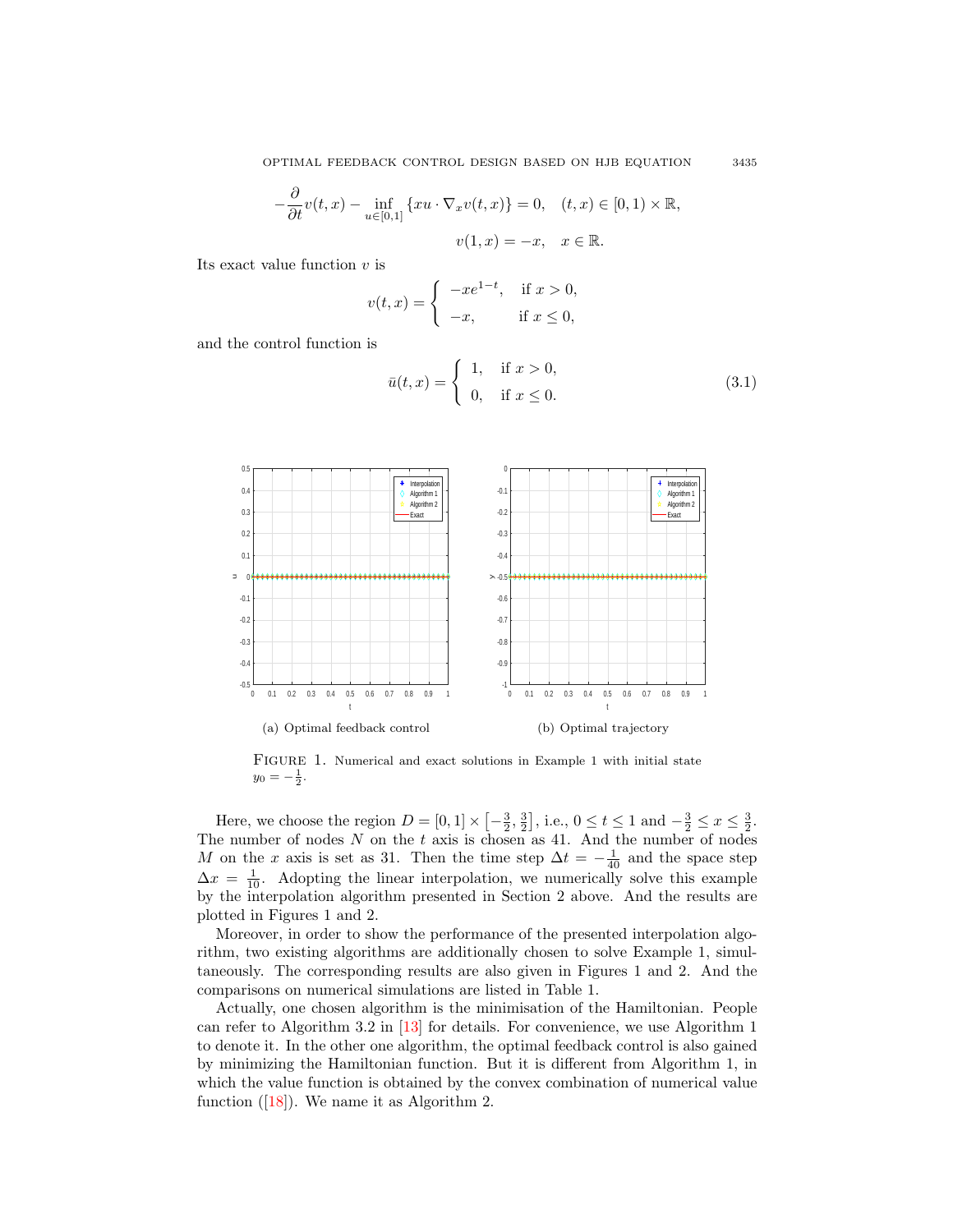

FIGURE 2. Numerical and exact solutions in Example 1 with initial state  $y_0 = \frac{1}{2}$ .

When  $y_0 = -\frac{1}{2}$ , it is easy to obtain the optimal control  $u^*(t) \equiv 0, t \in [0,1]$ , and the optimal trajectory  $y^*(t) \equiv -\frac{1}{2}$ ,  $t \in [0, 1]$ . Figure 1(a) shows the numerical solutions of optimal feedback control agrees well with the exact solution for these three algorithms. In Figure  $1(b)$ , the numerical solution of optimal trajectory also agrees well with its exact solution. When  $y_0 = \frac{1}{2}$ , the optimal control is  $u^*(t) \equiv 1$ ,  $t \in [0,1]$ , and the optimal trajectory is  $y^*(t) = \frac{1}{2}e^t$ ,  $t \in [0,1]$ . Figure 2 shows both the numerical solutions of optimal feedback control and trajectory agree well with the exact solutions when initial state  $y_0 = \frac{1}{2}$ .

For these three algorithms, Table 1 lists the computed errors in the maximum norm between the numerical solutions and exact solutions including the optimal feedback control  $u^*$  and optimal trajectory  $y^*$  with initial state  $y_0 = -\frac{1}{2}$  and  $y_0 =$  $\frac{1}{2}$ . So small error estimates tell us that the numerical solutions obtained by the interpolation algorithm, Algorithms 1 and 2 are very close to the exact solutions.

Moreover, the CPU times are listed in Table 1. They are the computing time of these three algorithms after we obtain the numerical control function and numerical value function by upwind finite-difference method. By comparing the CPU times, we find that the interpolation algorithm takes the least time than Algorithms 1 and 2 with the similar error estimation. It illustrates that linear interpolation is meaningful for finding an approximation of the optimal feedback control, although the control function [\(3.1\)](#page-6-0) is discontinuous. In all, numerical results shows that the interpolation algorithm is not only feasible but also efficient for gaining the optimal feedback control.

Example 2. Consider the following control problem ([\[30\]](#page-18-21))

$$
\begin{cases}\n\dot{y}(t) = y(t) + u(t), \quad t \in (0, 1], \\
y(0) = 1, \\
J(u(\cdot)) = \frac{1}{2} \int_0^1 u^2(t) \, dt + \frac{1}{2} y^2(1), \\
\min_{u(\cdot) \in \mathcal{U}} J(u(\cdot)),\n\end{cases}
$$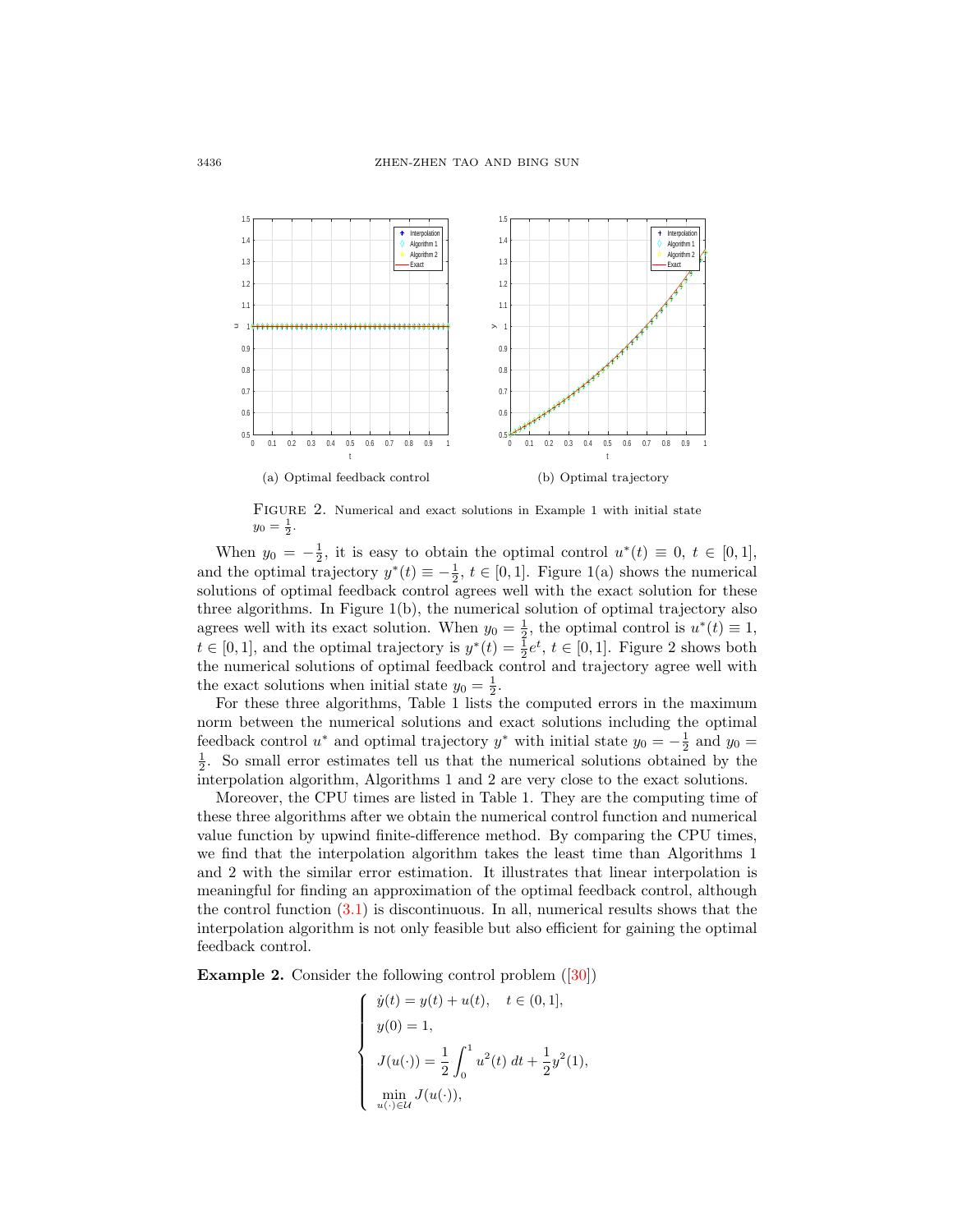| Algorithm     | Initial state | Control      | Trajectory | CPU(s)   |
|---------------|---------------|--------------|------------|----------|
| Interpolation | $y_0 =$       | 6.6000e-05   | 3.3001e-05 | 0.005615 |
|               | $y_0 =$       | 6.6000e-05   | 0.016695   | 0.005484 |
| Algorithm 1   | $y_0 =$       | $6.6000e-05$ | 3.3001e-05 | 0.015370 |
|               | $y_0 =$       | 6.6000e-05   | 0.016695   | 0.016507 |
| Algorithm 2   | $y_0 =$       | 6.6000e-05   | 3.3001e-05 | 0.025182 |
|               | $y_0 =$       | $6.6000e-05$ | 0.016695   | 0.025733 |

Table 1. The maximum norm error estimates and CPU times for Example 1 with initial state  $y_0 = -\frac{1}{2}$  and  $y_0 = \frac{1}{2}$ , respectively.

where  $\mathcal{U}=L^{\infty}([0,1];U),$   $U=\mathbb{R}.$  Its corresponding HJB equation can be read as

<span id="page-8-0"></span>
$$
-\frac{\partial}{\partial t}v(t,x) - \inf_{u \in \mathbb{R}} \left\{ (x+u) \cdot \nabla_x v(t,x) + \frac{1}{2}u^2 \right\} = 0, \quad (t,x) \in [0,1) \times \mathbb{R},
$$
  

$$
v(1,x) = \frac{1}{2}x^2, \quad x \in \mathbb{R}.
$$
 (3.2)

The exact solution to the HJB equation [\(3.2\)](#page-8-0) is

$$
v(t,x) = \frac{x^2}{1 + e^{2(t-1)}},
$$

<span id="page-8-1"></span>and the control function is

$$
\bar{u}(t,x) = \frac{-2x}{1 + e^{2(t-1)}}.\tag{3.3}
$$

With  $(2.6)$ ,  $(2.7)$  and  $(3.3)$ , we obtain the optimal feedback control  $u^*(t) = \frac{-2e^{-t}}{1+e^{-2}}$  $\frac{1+e^{-2}}{1+e^{-2}}$ and the optimal trajectory  $y^*(t) = \frac{e^{-t} + e^{t-2}}{1 + e^{-2}}$ .



FIGURE 3. Numerical and exact solutions in Example 2 with initial state  $y_0 = 1.$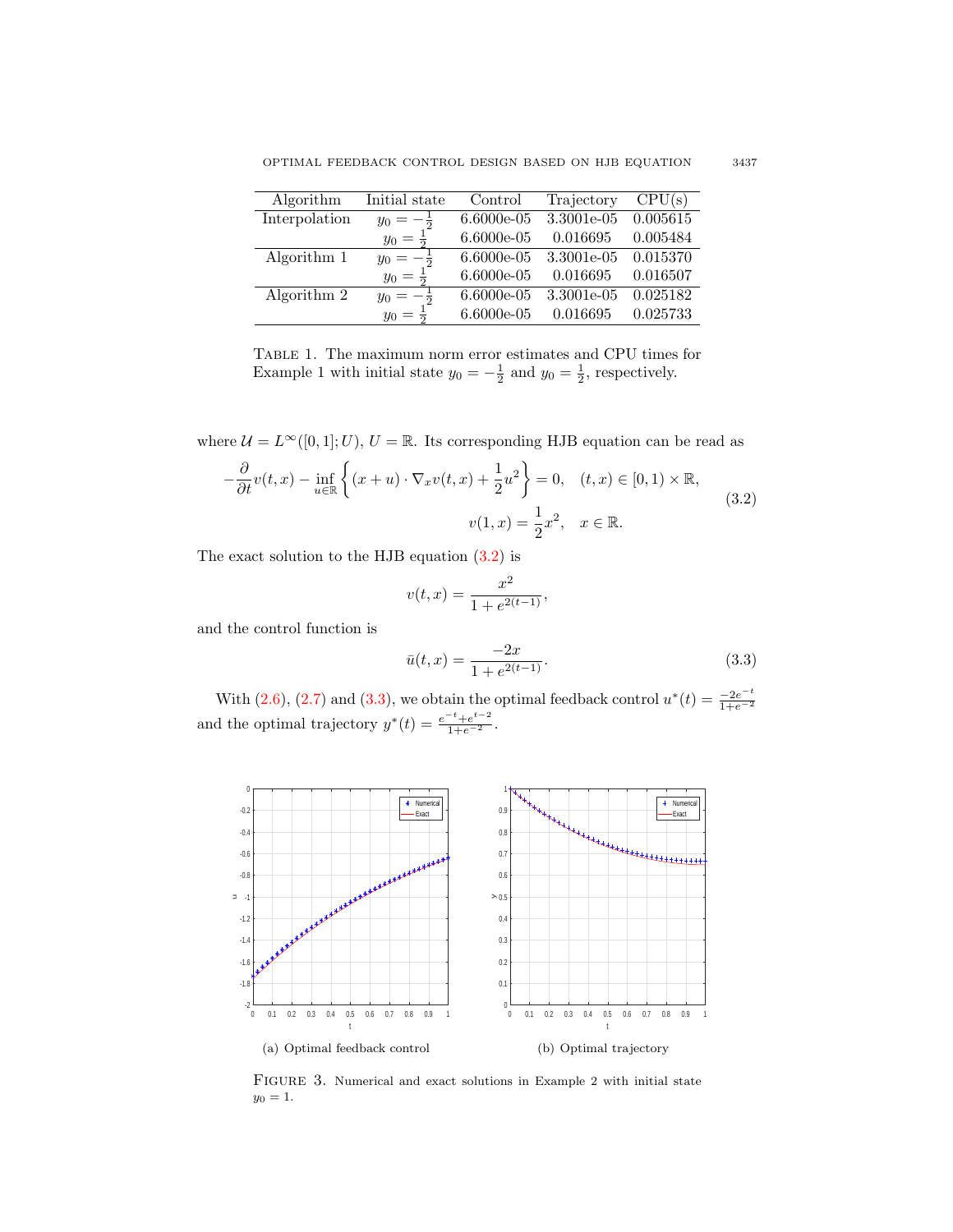Now we numerically solve Example 2. Choose the computational region  $[0, 1] \times$ [0, 1], i.e.,  $0 \le t \le 1$  and  $0 \le x \le 1$ . Here we choose a uniform mesh along t axis with  $N = 41$  nodes, i.e.,  $\Delta t = -\frac{1}{40}$ , and a uniform mesh along x axis with  $M = 21$ nodes, i.e.,  $\Delta x = \frac{1}{20}$ . In this example, the chosen interpolation is also the linear interpolation. The obtained numerical solutions are plotted in Figure 3. By this figure, we see that both the numerical solutions of optimal feedback control and trajectory agree well with the exact solutions. Moreover, in Table 2, we list the maximum errors between the numerical solutions and exact solutions of optimal feedback control and trajectory. They are, respectively, 0.025896 and 0.017297, which are very small. It also shows that the algorithm is effective.

| Error     | Control. | Trajectory |
|-----------|----------|------------|
| $y_0 = 1$ | 0.025896 | 0.017297   |

Table 2. The maximum norm error estimates for Example 2 with initial state  $y_0 = 1$ .

In addition, in Examples 1 and 2, the control problems are all one-dimensional problems. Next, we present other two optimal control examples with two space dimensions.

Example 3. Consider the following two-dimensional control problem ([\[29\]](#page-18-15)) with two state variables and one control.

$$
\begin{cases}\n\left(\begin{array}{c}\n\dot{x}(t) \\
\dot{y}(t)\n\end{array}\right) = \left(\begin{array}{c}\nx(t) \\
y(t)\n\end{array}\right)u(t), \quad t \in (0, 1], \\
x(0) = x_0, \quad y(0) = y_0, \\
J(u(\cdot)) = -x(1) - y(1), \\
\min_{u(\cdot) \in \mathcal{U}} J(u(\cdot)),\n\end{cases}
$$

where  $\mathcal{U} = L^{\infty}([0,1]; U), U = [0,1], (x_0, y_0) \in \mathbb{R}^2$ . Its corresponding HJB equation is

<span id="page-9-1"></span>
$$
-\frac{\partial}{\partial t}v(t, x, y) - \inf_{u \in [0, 1]} \{xu \cdot v_x(t, x, y) + yu \cdot v_y(t, x, y)\} = 0, \ (t, x, y) \in [0, 1) \times \mathbb{R}^2,
$$
  

$$
v(1, x, y) = -(x + y), \ (x, y) \in \mathbb{R}^2.
$$
 (3.4)

In this example, the exact solution of the value function is

$$
v(t, x, y) = \begin{cases} -(x + y)e^{1-t}, & \text{if } x + y > 0, \\ -(x + y), & \text{if } x + y \le 0, \end{cases}
$$

<span id="page-9-0"></span>and the control function is

$$
\bar{u}(t, x, y) = \begin{cases} 1, & \text{if } x + y > 0, \\ 0, & \text{if } x + y \le 0. \end{cases}
$$
\n(3.5)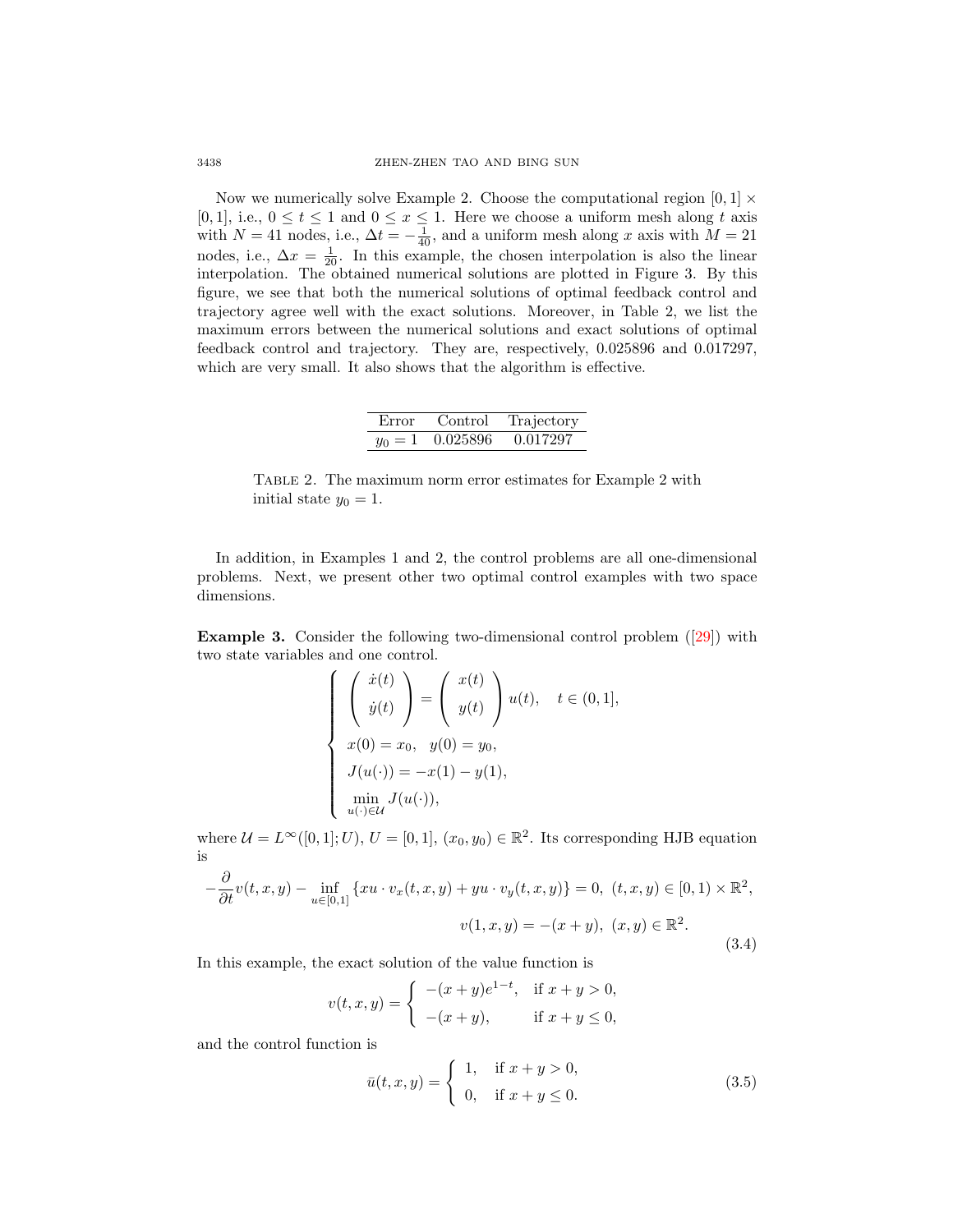

FIGURE 4. Numerical and exact solutions in Example 3 with initial states  $(x_0, y_0) = \left(-\frac{1}{2}, -\frac{1}{2}\right).$ 

From [\(2.6\)](#page-3-1), [\(2.7\)](#page-3-2) and [\(3.5\)](#page-9-0), when initial states  $(x_0, y_0) = \left(-\frac{1}{2}, -\frac{1}{2}\right)$ , the optimal feedback control is  $u^*(t) \equiv 0, t \in [0,1]$  and the optimal trajectory is  $\tilde{u}^*(t), y^*(t) \equiv$  $\left(-\frac{1}{2},-\frac{1}{2}\right)$ ,  $t \in [0,1]$ . When the initial states  $(x_0, y_0) = \left(\frac{1}{2},\frac{1}{2}\right)$ , the optimal feedback control is  $u^*(t) \equiv 1$  and the optimal trajectory is  $(x^*(t), y^*(t)) = (\frac{1}{2}e^t, \frac{1}{2}e^t)$ ,  $t \in$  $[0, 1]$ .

Next we use the interpolation algorithm to solve the HJB equation [\(3.4\)](#page-9-1) in the range  $[0,1] \times [-\frac{3}{2}, \frac{3}{2}]^2$ , i.e.,  $0 \le t \le 1, -\frac{3}{2} \le x \le \frac{3}{2}, -\frac{3}{2} \le y \le \frac{3}{2}$ . Here we still choose a uniform mesh on t axis, x axis and y axis. The nodes  $N$  on t axis is set as 41, i.e.,  $\Delta t = -\frac{1}{40}$ . The nodes on x and y axis are set as  $M_1 = M_2 = 31$ , i.e.,  $\Delta x = \Delta y = \frac{1}{10}$ . Again, the linear interpolation is chosen to be applied in the algorithm.

From Figures 4 and 5, we see that, even with different initial values, the images of numerical solutions agree well with the exact solutions for the optimal feedback control and trajectory.

Example 3 shows that, even for two-dimensional control problem, the linear interpolation is meaningful for finding an approximation of the optimal feedback control. On the other hand, we find that the discontinuity of the control function [\(3.5\)](#page-9-0) does not hinder us to find the optimal feedback control.

| Errors                            | Control      | Trajectory |
|-----------------------------------|--------------|------------|
| $(x_0,y_0)$ :<br>$\overline{2}$ . | $6.6000e-05$ | 4.6671e-05 |
| $(x_0, y_0)$                      | $6.6000e-05$ | 0.023611   |

Table 3. The maximum norm error estimates for Example 3 with initial states  $(x_0, y_0) = \left(-\frac{1}{2}, -\frac{1}{2}\right)$  and  $(x_0, y_0) = \left(\frac{1}{2}, \frac{1}{2}\right)$ , respectively.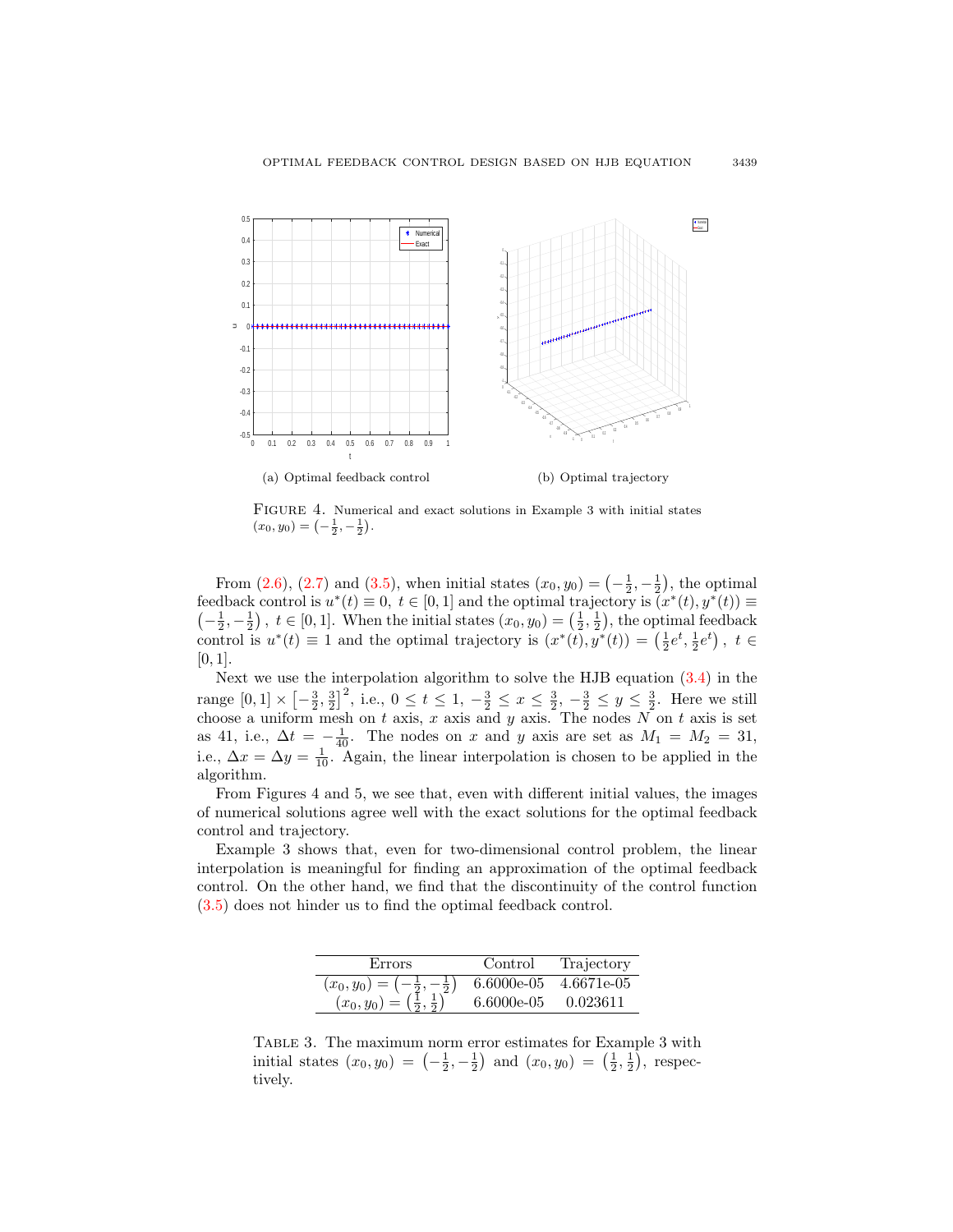

FIGURE 5. Numerical and exact solutions in Example 3 with initial states  $(x_0, y_0) = \left(\frac{1}{2}, \frac{1}{2}\right).$ 

Furthermore, all three examples above are equipped with one control. And only the linear interpolation is adopted in the algorithm. And to show the effectiveness and efficiency of the interpolation algorithm in an even better fashion, we consider an optimal control problem with two states and two controls in Example 4. And four interpolations including linear interpolation, cubic spline interpolation, nearestneighbor interpolation and cubic-Hermite interpolation are successively adopted in the investigation.

Example 4. Consider the following optimal control problem with two state variables and two controls.

<span id="page-11-0"></span>
$$
\begin{cases}\n\begin{pmatrix}\n\dot{x}_1(t) \\
\dot{x}_2(t)\n\end{pmatrix} = \begin{pmatrix}\nx_1(t) + u_1(t) \\
u_2(t)\n\end{pmatrix}, \quad t \in (0, 1], \\
x_1(0) = x_{10}, \quad x_2(0) = x_{20}, \\
J(u_1(\cdot), u_2(\cdot)) = \frac{1}{2} \int_0^1 \left[ u_1^2(t) + u_2^2(t) + x_2^2(t) \right] dx + \frac{1}{2} x_1^2(1), \\
\min_{(u_1(\cdot), u_2(\cdot)) \in \mathcal{U}} J(u_1(\cdot), u_2(\cdot)),\n\end{cases}
$$
\n(3.6)

where  $(x_{10}, x_{20}) \in \mathbb{R}^2$ ,  $\mathcal{U} = L^{\infty}([0, 1]; U)$ ,  $U = \{(p, q) \in \mathbb{R}^2 \mid |p| \leq 1, |q| \leq 1, |p +$  $|q^2| \leq 1$ . Denote by  $|\cdot|$  the absolute value. The HJB equation of [\(3.6\)](#page-11-0) can be written as

<span id="page-11-1"></span>
$$
-\frac{\partial}{\partial t}v(t, x_1, x_2) - \inf_{|u_1|, |u_2|, |u_1 + u_2^2| \le 1} \left\{ (x_1 + u_1) \cdot v_{x_1}(t, x_1, x_2) + u_2 \cdot v_{x_2}(t, x_1, x_2) + \frac{1}{2}u_1^2 + \frac{1}{2}u_2^2 + \frac{1}{2}x_2^2 \right\} = 0, \quad (t, x_1, x_2) \in [0, 1) \times \mathbb{R}^2,
$$
\n
$$
v(1, x_1, x_2) = \frac{1}{2}x_1^2, \quad (x_1, x_2) \in \mathbb{R}^2.
$$
\n
$$
(3.7)
$$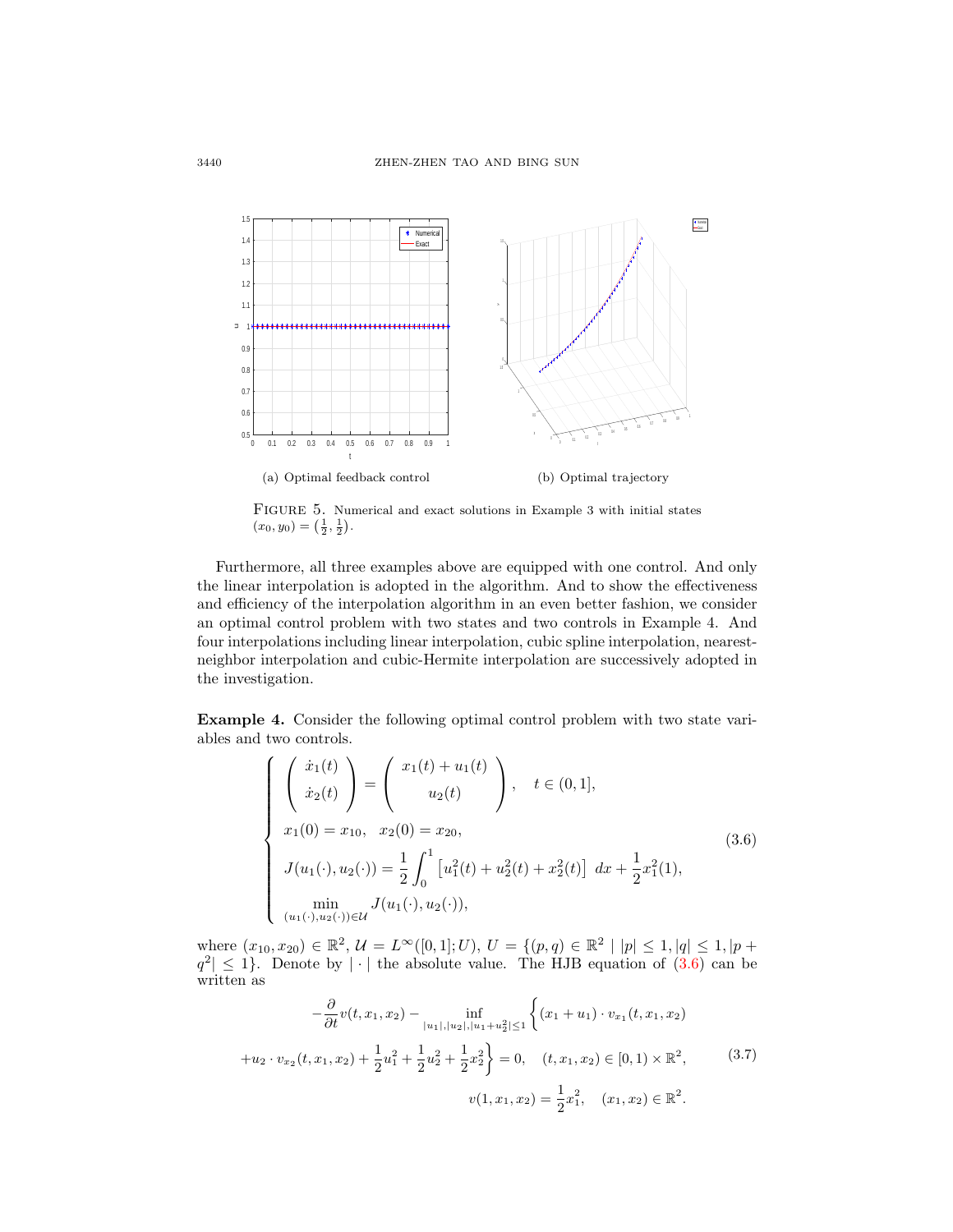Here we choose the computational region  $[0,1] \times [-1,1]^2$ , i.e.  $0 \le t \le 1, -1 \le x_1 \le 1$ and  $-1 \le x_2 \le 1$ . The number of nodes N on t axis is chosen as 41. And the number of nodes on  $x_1$  and  $x_2$  axis are set as  $M_1 = M_2 = 41$ . Then the time step  $\Delta t = -\frac{1}{40}$ and the space steps  $\Delta x_1 = \Delta x_2 = \frac{1}{20}$ . To visualize the numerical result, we plot the value function v, two control functions  $\bar{u}_1$  and  $\bar{u}_2$ , as well as  $\bar{u}_1 + \bar{u}_2^2$  at different across-sections in Figures 6-8. From Figures 6(b-d), 7(b-d) and 8(b-d), we see that both the numerical controls  $\bar{u}_1$  and  $\bar{u}_2$ , and  $\bar{u}_1 + \bar{u}_2^2$  satisfy the given constraints.



FIGURE  $6.$  Numerical solutions of HJB equation  $(3.6)$  in Example 4.

Moreover, in this example, the exact value function v and control function  $(\bar{u}_1, \bar{u}_2)$ of the HJB equation [\(3.7\)](#page-11-1) are unknown in literature. Although the control variables have so many constraints including nonlinear constraint, when  $(x_{10}, x_{20}) = (\frac{1}{2}, -\frac{1}{2}),$ by calculation we find the optimal controls  $u_1^*(t) = \frac{-e^{-t}}{1+e^{-2}}$ ,  $u_2^*(t) = \frac{e^{-t}-e^{t-2}}{2(1+e^{-2})}$  $\frac{e^{-t}-e^{t-2}}{2(1+e^{-2})}, t$  ∈ [0, 1], and the optimal trajectories  $x_1^*(t) = \frac{e^{-t} + e^{t-2}}{2(1+e^{-2})}$  $\frac{e^{-t}+e^{t-2}}{2(1+e^{-2})}, x_2^*(t) = -\frac{e^{-t}+e^{t-2}}{2(1+e^{-2})}$  $\frac{e^{-t}+e^{-2}}{2(1+e^{-2})}, t \in [0,1].$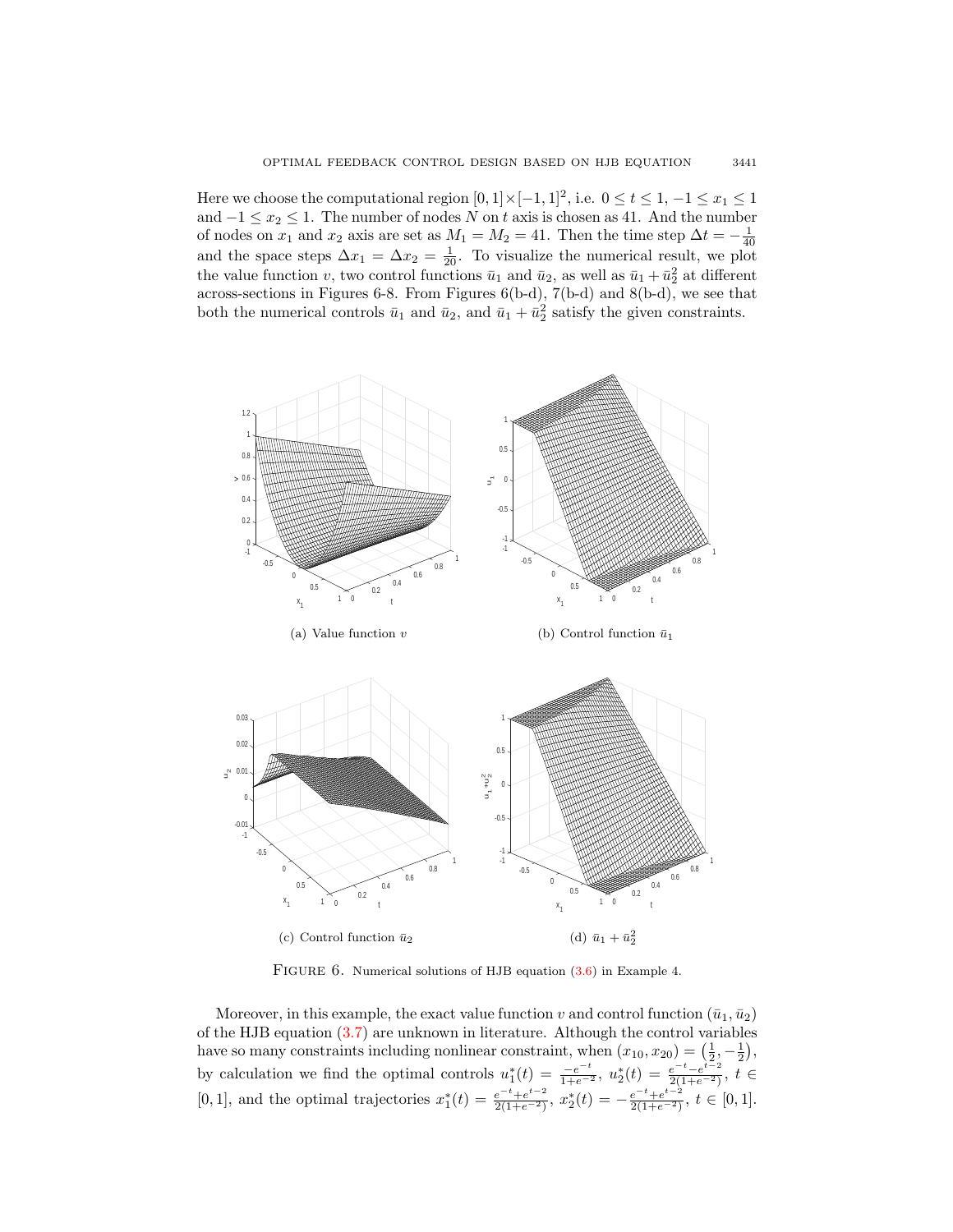Furthermore, in this example, we utilize the linear interpolation and the cubic spline interpolation to find the optimal feedback control. And their respective numerical results are plotted in Figures 9 and 10. From these two figures, we see that, no matter if it is the linear interpolation or the cubic spline interpolation, all numerical solutions have a good agreement with the exact solutions.

Then, in order to investigate the influence of different interpolation on the interpolation algorithm, we provide the error results of four interpolation cases for this example. In Table 4, we list the computational errors in the maximum norms between the numerical solutions and exact solutions including optimal control  $(u_1^*, u_2^*)$ and optimal trajectory  $(x_1^*, x_2^*)$  with initial state  $x_{10} = \frac{1}{2}$  and  $x_{20} = -\frac{1}{2}$ .

In the linear interpolation case, they are 0.038706 and 0.02681, respectively. As for the cubic spline interpolation case, they are 0.038706 and 0.026801, respectively. In nearest-neighbor and cubic-Hermite interpolation cases, we also get very small errors as well. Although the errors in nearest-neighbor case are little bit bigger than others, all of them show a nice approximation to the exact solutions. Relatively speaking, by Table 4, we find that the nearest-neighbor interpolation is the worst among these four interpolations. And other three interpolations almost perform equally well. From these small error estimates, we know that the numerical solutions obtained by the interpolation algorithm are very close the exact solutions. The experimental results of Example 4 demonstrate again that interpolation algorithm is extremely effective.

| Error            | Control  | Trajectory |
|------------------|----------|------------|
| Linear           | 0.038706 | 0.02681    |
| Cubic spline     | 0.038706 | 0.026801   |
| Nearest-neighbor | 0.069388 | 0.030588   |
| Cubic-Hermite    | 0.038706 | 0.026804   |

Table 4. The maximum norm error estimates for Example 4 with initial states  $(x_{10}, x_{20}) = (\frac{1}{2}, -\frac{1}{2})$  in four interpolation cases.

Let me emphasize that, for four examples above, all optimal controls are continuous, while the case of optimal control with jumps is not considered. Next, we use the interpolation algorithm to solve a control problem in which optimal control has jumps. We attempt to show that the interpolation algorithm is also feasible for this kind of problems.

<span id="page-13-0"></span>Example 5. Consider the following optimal control problem with two state variables and one control.

$$
\begin{cases}\n\begin{pmatrix}\n\dot{x}_1(t) \\
\dot{x}_2(t)\n\end{pmatrix} = \begin{pmatrix}\nx_2(t) \\
-x_1(t) + \frac{1}{4}u(t)\n\end{pmatrix}, \quad t \in (0, 2\pi], \\
x_1(0) = 0, \quad x_2(0) = 0, \\
J(u(\cdot)) = x_2(2\pi), \\
\min_{(u(\cdot)) \in \mathcal{U}} J(u(\cdot)),\n\end{cases}
$$
\n(3.8)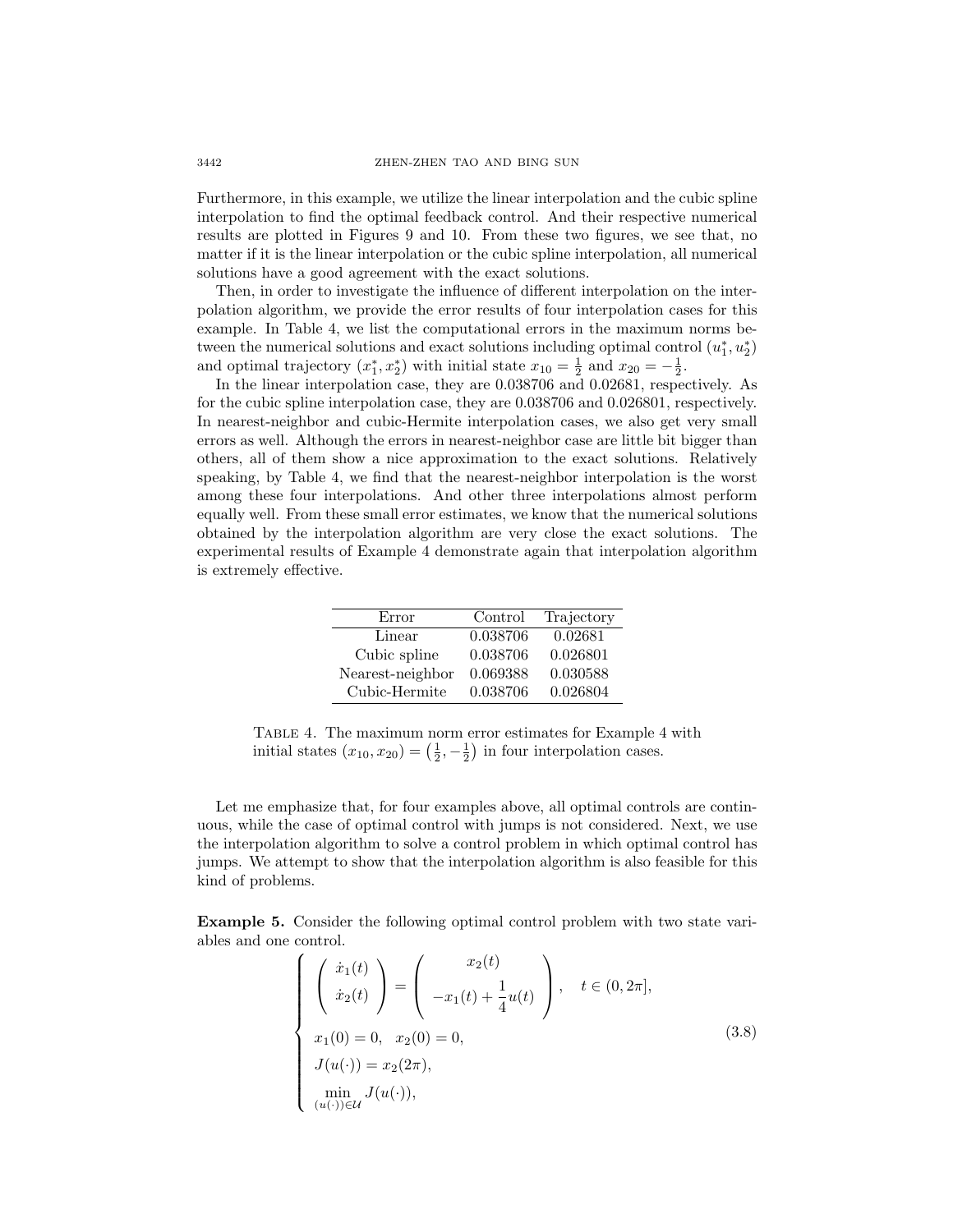

FIGURE 7. Numerical solutions of HJB equation [\(3.6\)](#page-11-0) in Example 4 at  $x_1 = 0$ .

where  $\mathcal{U} = L^{\infty}([0, 2\pi]; U), U = [-1, 1].$  The HJB equation of  $(3.8)$  can be written as

$$
-\frac{\partial}{\partial t}v(t, x_1, x_2) - \inf_{|u| \le 1} \left\{ x_2 \cdot v_{x_1}(t, x_1, x_2) + (-x_1 + \frac{1}{4}u) \cdot v_{x_2}(t, x_1, x_2) \right\} = 0,
$$
  

$$
(t, x_1, x_2) \in [0, 2\pi) \times \mathbb{R}^2,
$$
  

$$
v(2\pi, x_1, x_2) = x_2, \quad x_2 \in \mathbb{R}.
$$

Here we choose the computational region  $(t, x_1, x_2) \in [0, 2\pi] \times [-\frac{3}{2}, \frac{3}{2}]^2$ . The number of nodes N on t axis is chosen as 41. And the number of nodes on  $x_1$  and  $x_2$  axis are set as  $M_1 = M_2 = 11$ . Then the time step  $\Delta t = -\frac{\pi}{20}$  and the space steps  $\Delta x_1 = \Delta x_2 = \frac{3}{10}$ . In this case, for the given initial state  $(x_{10}, x_{20}) = (0, 0)$ , the unique optimal control  $u^*(t)$  and the corresponding optimal trajectory  $(x_1^*(t), x_2^*(t))$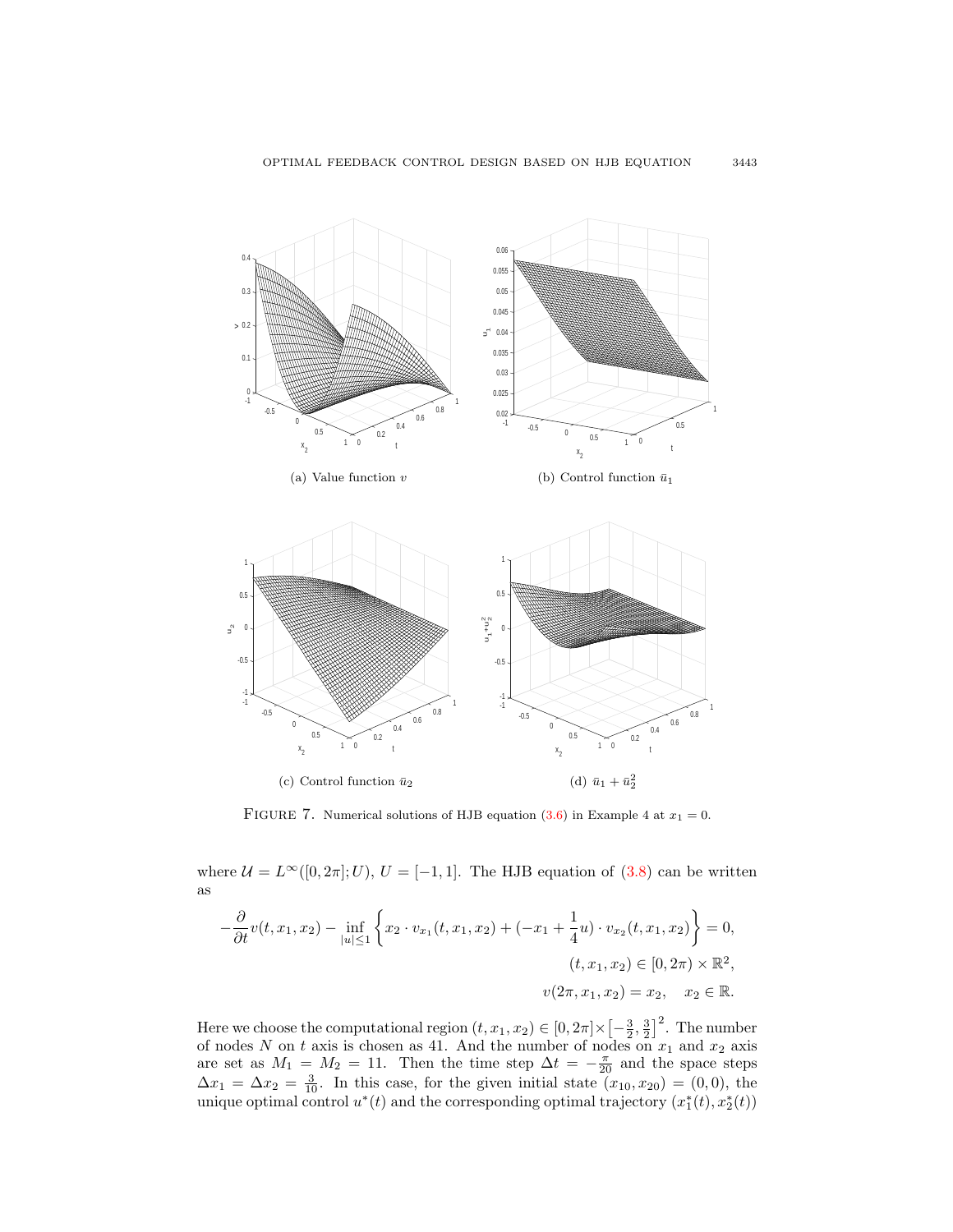

FIGURE 8. Numerical solutions of the HJB equation  $(3.6)$  in Example 4 at  $t = \frac{1}{2}$ .

of the system [\(3.8\)](#page-13-0) can be obtained analytically by

<span id="page-15-0"></span>
$$
u^*(t) = \begin{cases} -1, & 0 \le t < \frac{\pi}{2}, \\ 1, & \frac{\pi}{2} \le t < \frac{3\pi}{2}, \\ -1, & \frac{3\pi}{2} \le t \le 2\pi, \end{cases}
$$
(3.9)

and

$$
\begin{pmatrix}\n x_1^*(t) \\
 x_2^*(t)\n\end{pmatrix} = \begin{cases}\n \frac{1}{4} \begin{pmatrix}\n \cos t - 1 \\
 -\sin t\n\end{pmatrix}, & 0 \le t < \frac{\pi}{2}, \\
 \frac{1}{4} \begin{pmatrix}\n \cos t - 2\sin t + 1 \\
 -2\cos t - \sin t\n\end{pmatrix}, & \frac{\pi}{2} \le t < \frac{3\pi}{2}, \\
 \frac{1}{4} \begin{pmatrix}\n \cos t - 4\sin t - 1 \\
 -4\cos t - \sin t\n\end{pmatrix}, & \frac{3\pi}{2} \le t \le 2\pi.\n\end{cases}
$$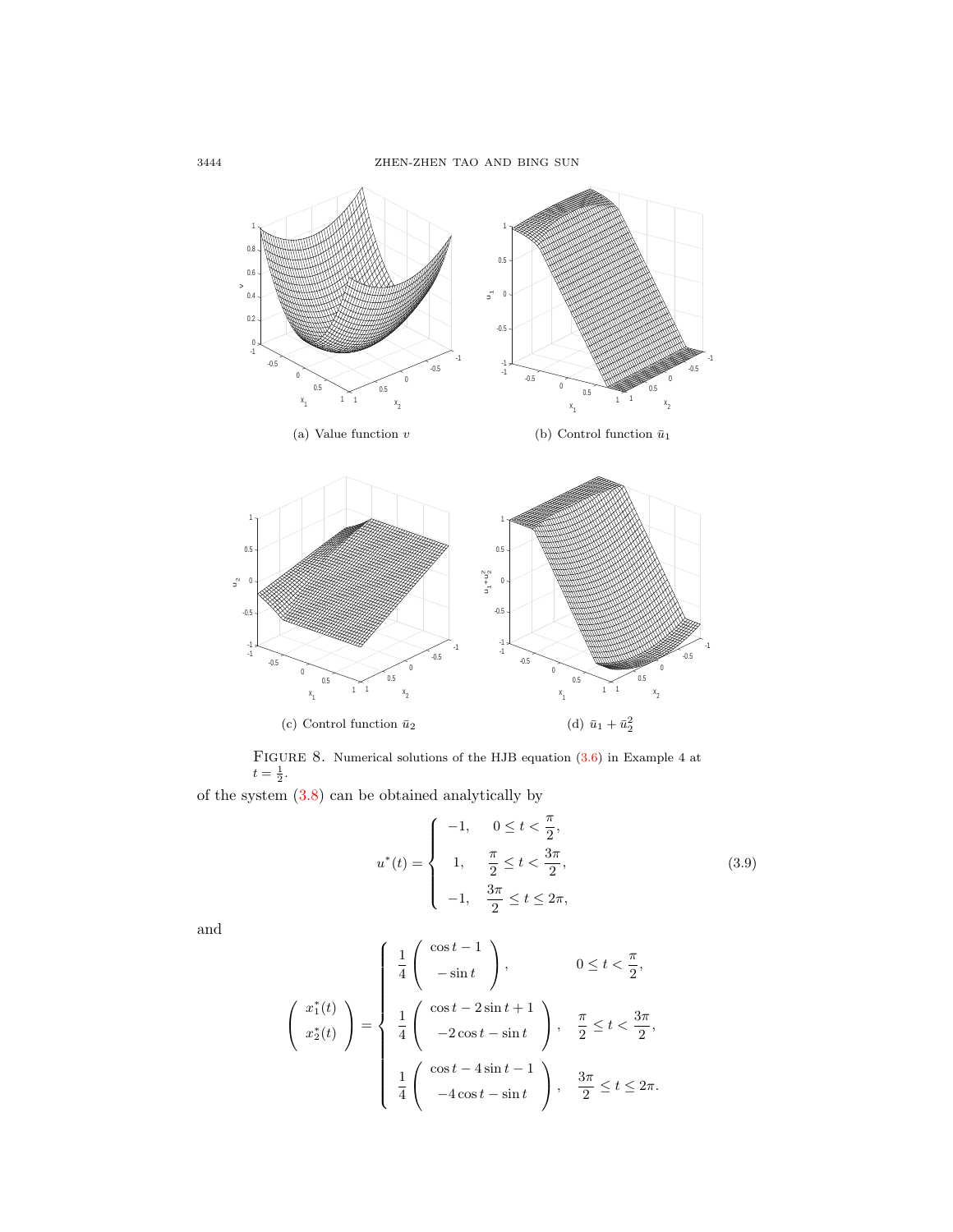

FIGURE 9. Numerical and exact solutions in Example 4 with initial states  $(x_{10}, x_{20}) = \left(\frac{1}{2}, -\frac{1}{2}\right)$  (Linear interpolation case).



FIGURE 10. Numerical and exact solutions in Example 4 with initial states  $(x_{10}, x_{20}) = \left(\frac{1}{2}, -\frac{1}{2}\right)$  (Cubic spline interpolation case).

From [\(3.9\)](#page-15-0), we see that the optimal control is not continuous. It has two jumps in  $[0, 2\pi]$ . For this example, we execute the computation by the interpolation algorithm above. We choose the linear interpolation and the Heun method in Sub-step 3.2. The simulation results are plotted in Figure 11, in which we find all numerical solutions have a good agreement with the exact solutions to optimal control and trajectory. The computational errors in the maximum norms between the numerical solutions and exact solutions to optimal control  $u^*$  and optimal trajectory  $(x_1^*, x_2^*)$ are, respectively, 4.8000e-05 and 0.0911. These small error estimates demonstrate that interpolation algorithm is likewise effective for finding the numerical optimal controls for solving control problem with optimal control with jumps.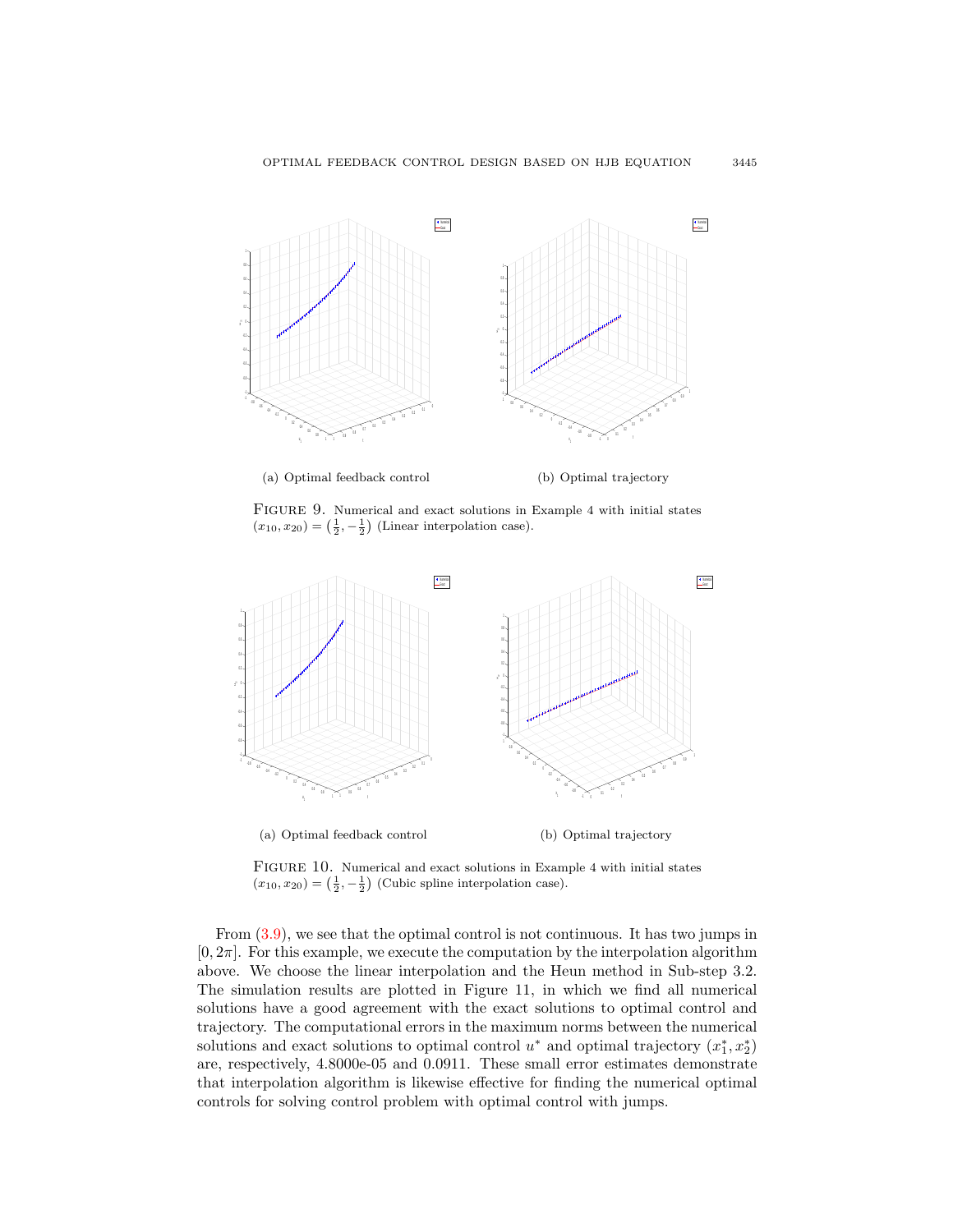

FIGURE 11. Numerical and exact solutions in Example 5 (Linear interpolation case).

4. Conclusion. In this paper, we construct an interpolation algorithm for finding an approximation of optimal feedback control. And five experimental examples with different constraints (even nonlinear constraints) on control are successfully solved to demonstrate the effectiveness of the presented interpolation algorithm. The numerical results show that the algorithm with interpolation is very efficient for solving practical optimal control problems.

Acknowledgments. The authors would like to thank the editor and the anonymous referees for their very careful reading and constructive suggestions that improve the manuscript substantially.

### REFERENCES

- <span id="page-17-6"></span>[1] A. Alla, Model Reduction for A Dynamic Programming Approach to Optimal Control Problems with PDE Constraints, Ph.D thesis, University of Rome in Sapienza, Italy, 2014.
- <span id="page-17-8"></span>[\[2\]](http://www.ams.org/mathscinet-getitem?mr=MR4064372&return=pdf) A. Alla, B. Haasdonk and A. Schmidt, [Feedback control of parametrized PDEs via model](http://dx.doi.org/10.1007/s10444-020-09744-8) [order reduction and dynamic programming principle,](http://dx.doi.org/10.1007/s10444-020-09744-8) Adv. Comput. Math., 46 (2020), Paper No. 9, 28 pp.
- <span id="page-17-3"></span>[\[3\]](http://www.ams.org/mathscinet-getitem?mr=MR1484411&return=pdf) M. Bardi and I. Capuzzo-Dolcetta, [Optimal Control and Viscosity Solutions of Hamilton-](http://dx.doi.org/10.1007/978-0-8176-4755-1)[Jacobi-Bellman Equations](http://dx.doi.org/10.1007/978-0-8176-4755-1), Systems & Control: Foundations & Applications, with appendices by Maurizio Falcone and Pierpaolo Soravia, Birkhäuser, Boston, 1997.
- <span id="page-17-5"></span>[\[4\]](http://www.ams.org/mathscinet-getitem?mr=MR1898135&return=pdf) M. V. Basin and M. A. Pinsky, [Control of Kalman-like filters using impulse and continuous](http://dx.doi.org/10.3934/dcdsb.2002.2.169) [feedback design,](http://dx.doi.org/10.3934/dcdsb.2002.2.169) Discrete Contin. Dyn. Syst. Ser. B, 2 (2002), 169–184.
- <span id="page-17-7"></span>[\[5\]](http://www.ams.org/mathscinet-getitem?mr=MR4097541&return=pdf) T. Breiten and K. Kunisch, [Feedback stabilization of the three-dimensional Navier-Stokes](http://dx.doi.org/10.3934/dcds.2020178) [equations using generalized Lyapunov equations,](http://dx.doi.org/10.3934/dcds.2020178) *Discrete Contin. Dyn. Syst.*, 40 (2020), 4197–4229.
- <span id="page-17-4"></span>[\[6\]](http://www.ams.org/mathscinet-getitem?mr=MR3503655&return=pdf) D. Castorina, A. Cesaroni and L. Rossi, [On a parabolic Hamilton-Jacobi-Bellman equation](http://dx.doi.org/10.3934/cpaa.2016.15.1251) [degenerating at the boundary,](http://dx.doi.org/10.3934/cpaa.2016.15.1251) Commun. Pure Appl. Anal., 15 (2016), 1251–1263.
- <span id="page-17-0"></span>[7] M. G. Crandall, Viscosity solutions: A primer, in Lecture Notes in Mathematics (eds. I. Capuzzo-Dolcetta and P. L. Lions), Springer-Verlag, Berlin, (1997), 1–43.
- <span id="page-17-1"></span>[\[8\]](http://www.ams.org/mathscinet-getitem?mr=MR732102&return=pdf) M. G. Crandall, L. C. Evans and P.-L. Lions, [Some properties of viscosity solutions of](http://dx.doi.org/10.1090/S0002-9947-1984-0732102-X) [Hamilton-Jacobi equations,](http://dx.doi.org/10.1090/S0002-9947-1984-0732102-X) Trans. Amer. Math. Soc., 282 (1984), 487–502.
- <span id="page-17-2"></span>[\[9\]](http://www.ams.org/mathscinet-getitem?mr=MR690039&return=pdf) M. G. Crandall and P.-L. Lions, [Viscosity solutions of Hamilton-Jacobi equations,](http://dx.doi.org/10.1090/S0002-9947-1983-0690039-8) Trans. Amer. Math. Soc., 277 (1983), 1-42.